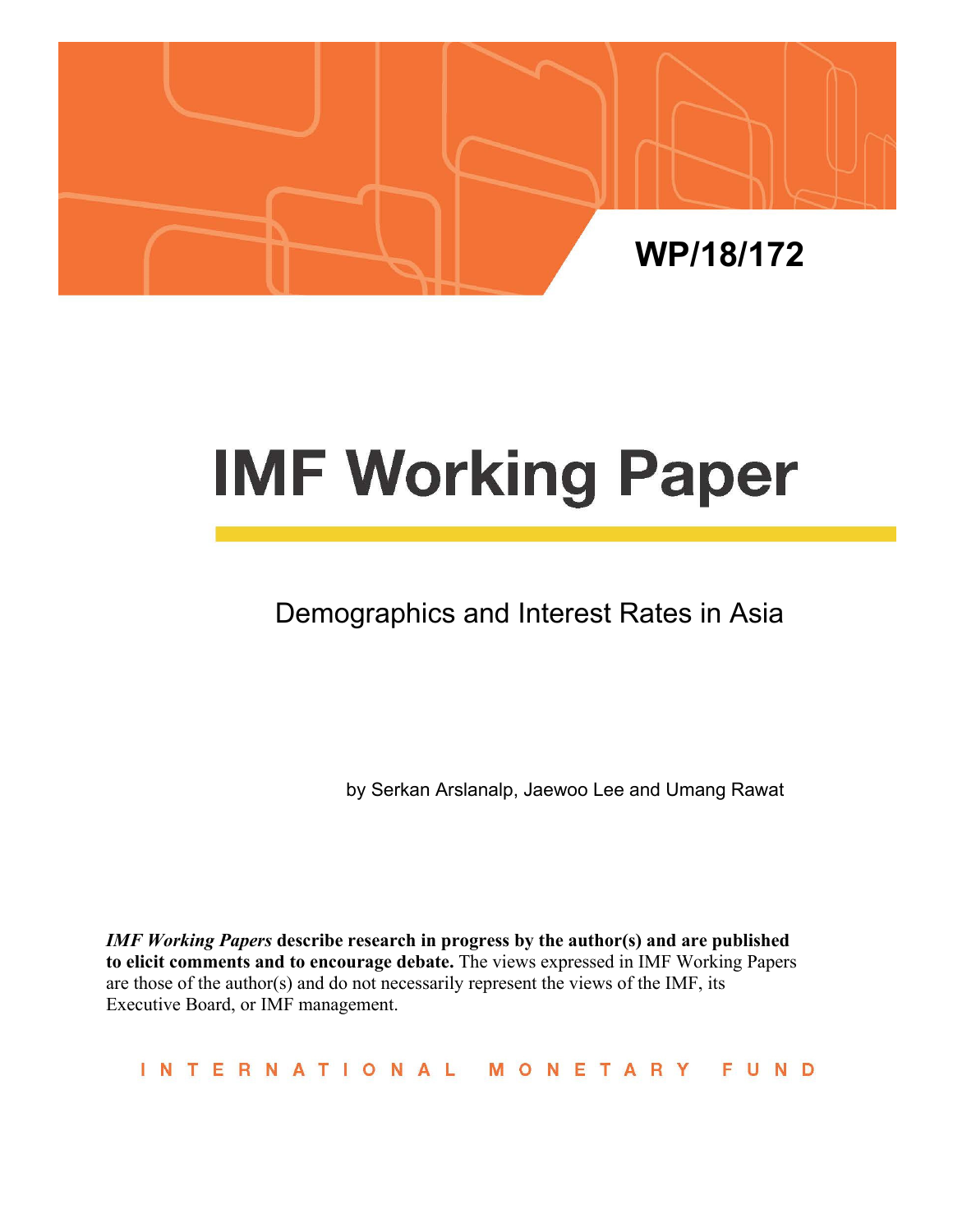## **IMF Working Paper**

#### Asia and Pacific Department

## **Demographics and Interest Rates in Asia**

#### Prepared by Serkan Arslanalp, Jaewoo Lee, and Umang Rawat<sup>1</sup>

Authorized for distribution by Ranil M. Salgado

July 2018

*IMF Working Papers* **describe research in progress by the author(s) and are published to elicit comments and to encourage debate.** The views expressed in IMF Working Papers are those of the author(s) and do not necessarily represent the views of the IMF, its Executive Board, or IMF management.

### **Abstract**

Demographic developments have been regarded as one important cause of the long-term movement in global interest rates. This paper provides empirical evidence of the relationship between demographics and interest rates over a wide sample of advanced and emerging market economies. It also finds that capital account openness limits the direct sensitivity of a country's interest rates to its own demographics. The results suggest that future demographic developments will continue to apply downward pressure on the interest rates in Asia which foresees a rapid aging.

JEL Classification Numbers: E2, F3, J1

Keywords: demographics, interest rates, capital account openness.

Author's E-Mail Address: sarslanalp@imf.org, jlee3@imf.org, urawat@imf.org

<sup>&</sup>lt;sup>1</sup> The research behind this paper was mostly conducted while three authors were in the Asia and Pacific Department, and the early version was presented in the IMF's 2017 Regional Economic Outlook: Asia Pacific. The authors thank, without implicating, the comments and suggestions from many colleagues including Ken Kang, Gian Maria Milesi-Ferretti, Changyong Rhee, and Ranil Salgado. The authors thank Ursula Wiriadinata and Qianqian Zhang for excellent research assistance. All errors and misinterpretations are those of the authors.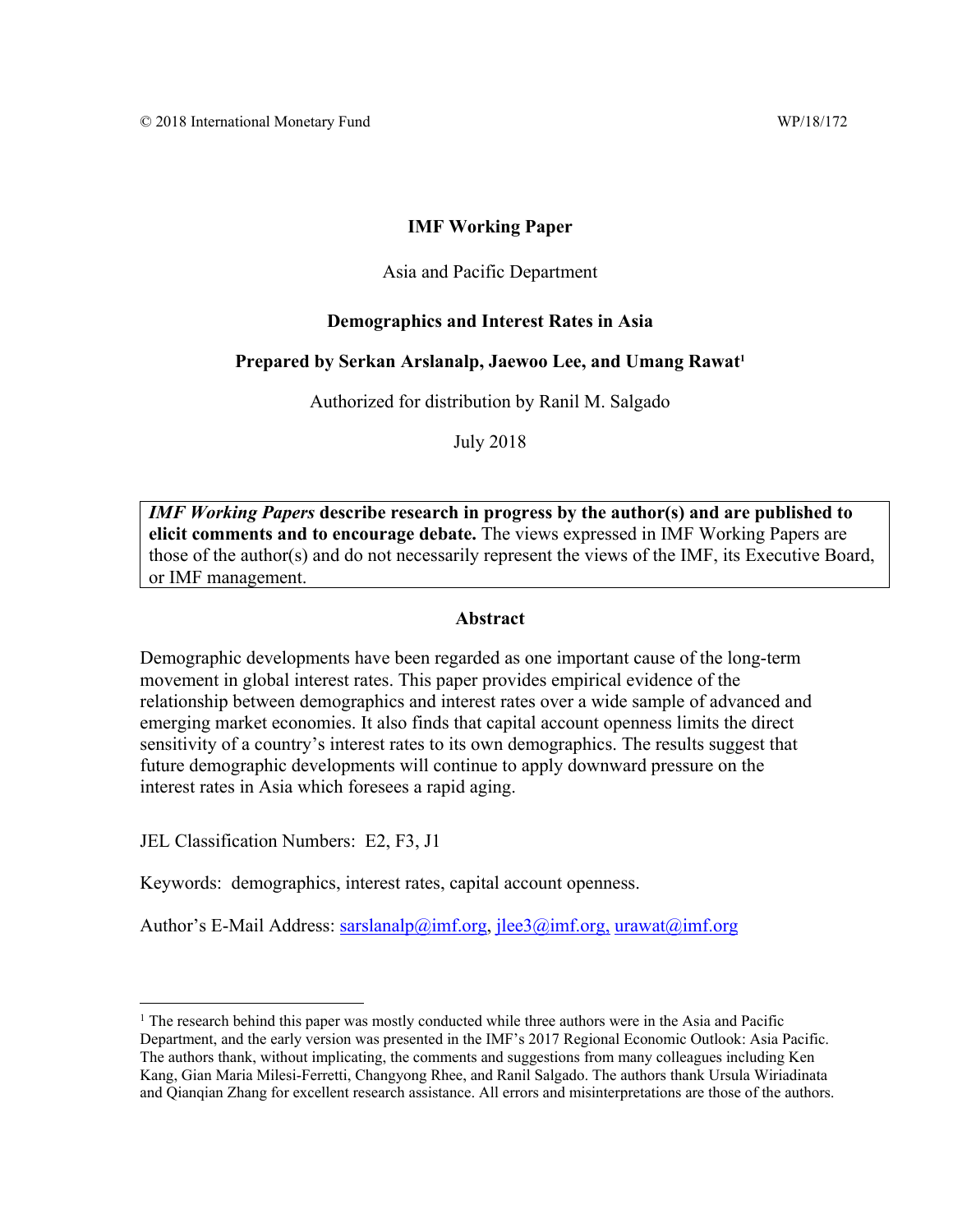| <b>FIGURES</b> |  |
|----------------|--|
|                |  |
|                |  |
|                |  |

# **CONTENTS**

| 6. Number of Years for the Old-Age Dependency to Increase from 15 to 20 Percent 8 |  |
|-----------------------------------------------------------------------------------|--|
|                                                                                   |  |
| 8. Selected Asia: Impact of Demographics on 10-Year Real Interest Rates 19        |  |
| <b>TABLES</b>                                                                     |  |
|                                                                                   |  |
| 2. Correlation Matrix                                                             |  |

4. Asia: Fertility, Life Expectancy and Population Growth .......................................................6

| 5. Alternative Specifications: Demographics and Long-Term Interest Rates 16 |  |
|-----------------------------------------------------------------------------|--|
|                                                                             |  |
|                                                                             |  |
|                                                                             |  |

|--|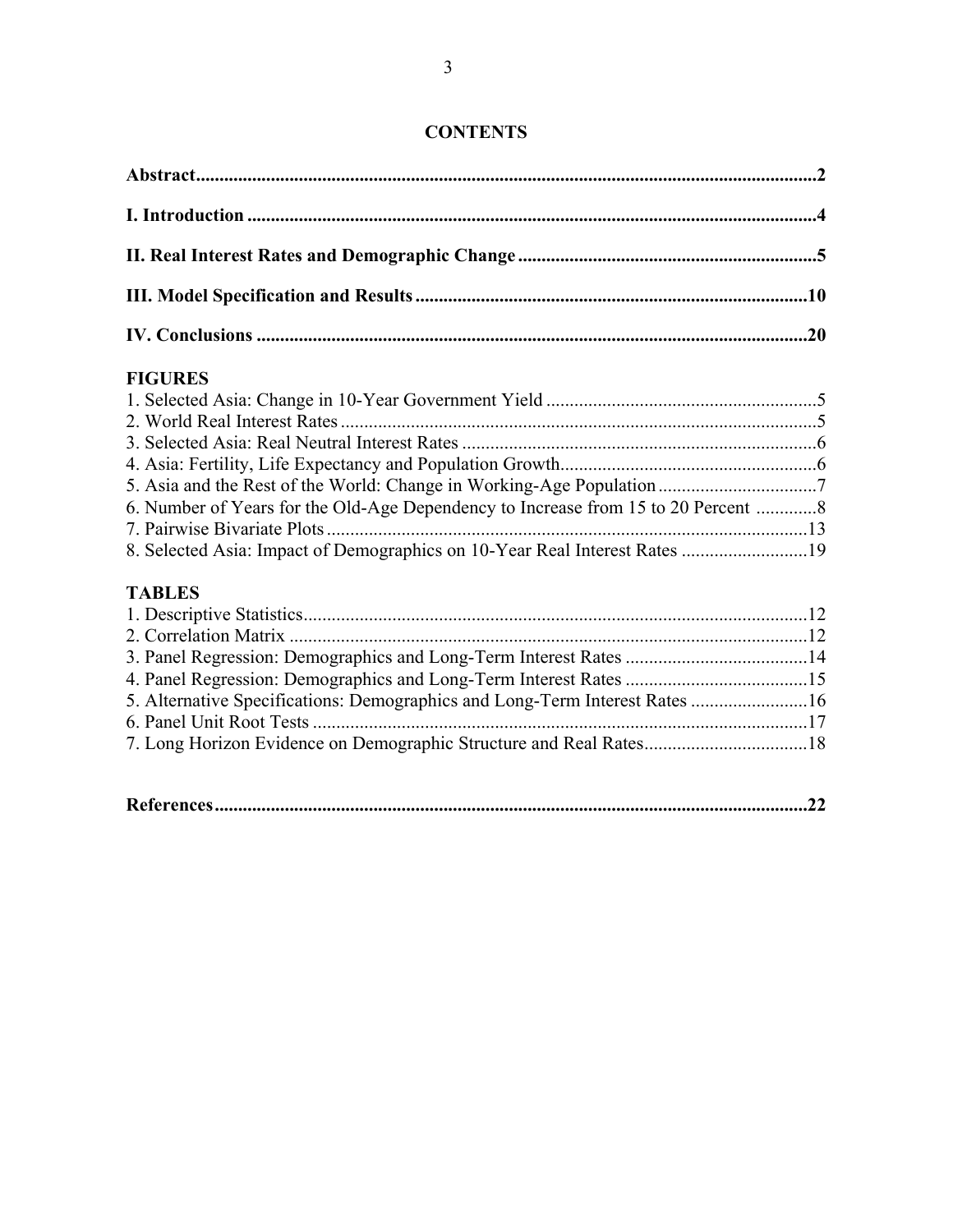#### **I. INTRODUCTION**

Since the Global Financial Crisis (GFC), long-term bond yields have declined significantly in Europe and the United States. A similar trend is observed in Asia, particularly in Australia and Korea, where the decline has been nearly as large. The accommodative monetary policies (both conventional and unconventional) that were put in place in response to the GFC are an important force behind these low real rates. However, a closer look at the longer-term trend reveals that these rates have been on a decline for more than two decades across many countries, suggesting factors other than accommodative monetary policies are at play.

The growing literature on secular stagnation has identified several factors behind the observed decline in interest rate trends. Summers (2014), Eggertsson and Mehrotra (2014) and Gordon (2016) ascribe it to structural factors that have led to a persistent imbalance between demand for investment and supply of savings. These include – adverse demographic developments, a falling price of investment, lower productivity growth, savings glut, scarcity of safe assets and increasing wealth and income inequality. The GFC added further downward pressure on interest rates due to its impact on investment demand, productivity and supply of safe assets. As the global economy is moving towards recovery, the adverse effects of some of these forces is expected to decline. However, structural factors, most notably lower productivity growth and demographic developments are likely to keep real interest rates low for a long time.

In this paper, we focus on the impact of demographic trends, which due to its high persistence are likely to continue to push interest rates down in the medium term. Despite the growing interest in this topic, so far only a few papers have empirically investigated the role of demographic factors on real interest rates (Aksoy and others (2016), Favero and Galasso (2016), and Ferrero and others (2017)). Moreover, existing studies focus on either the OECD countries or the euro area. The objective of our paper is to provide new evidence on the relation between demographic trends and real interest rates over a larger sample of countries covering advanced and emerging-market economies, and explore its implications on Asian countries. Further, unlike earlier papers, we take into account the role of financial integration while assessing the impact of demographics on interest rates.

Our results indicate that demographic trends are likely to put downward pressure on real interest rates for most major countries in Asia. These direct effects are however likely to be less important for countries that are financially open. For financially open economies that are well integrated into global markets, changes in the world interest rate – which may in turn be driven by global aging trends – will likely matter more than local demographics. Globally or locally, demographic trends may lower the natural rate of interest and thereby narrow the scope for central banks to achieve price stability and maintain output at its potential. In addition, to the extent that demographic factors affect the medium-term trends in nominal and real interest rates, they may also pose risks to financial stability which calls for a strong macro-prudential framework to be put in place.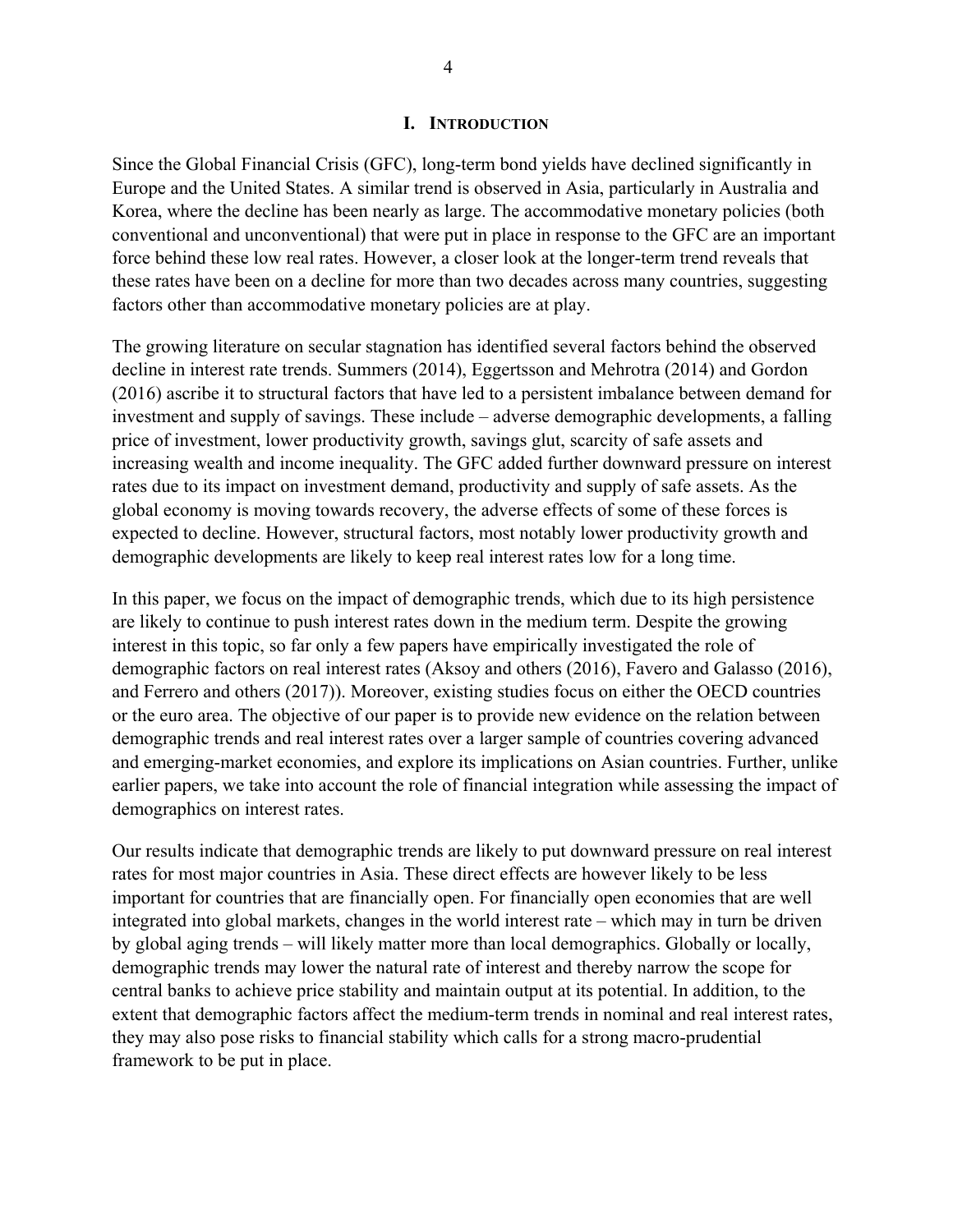The paper is organized as follows. Section 2 begins with a description of trends in long-term real interest rates as well as estimated natural interest rates in major Asian economies. We then look at demographic trends in Asia, present theoretical priors, and discuss empirical literature on the link between demographic variables and interest rates. Section 3 outlines the empirical model and estimation results, including forward-looking assessments based on population projections. Finally, we conclude in section 4 with policy implication for financial stability and the conduct of monetary policy.

#### **II. REAL INTEREST RATES AND DEMOGRAPHIC CHANGE**

Since the GFC, long term real interest rates have declined significantly, particularly in advanced economies. Asia is no exception to this declining trend. Figure 1 shows that interest rates have fallen significantly in both advanced and emerging markets in Asia. For instance, world real interest rates, which have drifted down from around 4 percent in the late-1990s to about zero by 2014 (Figure 2).



Source: Haver Analytics; Bloomberg L.P.; and CEIC Asia datal

**Figure 2. World Real Interest Rates** *(Percent)*

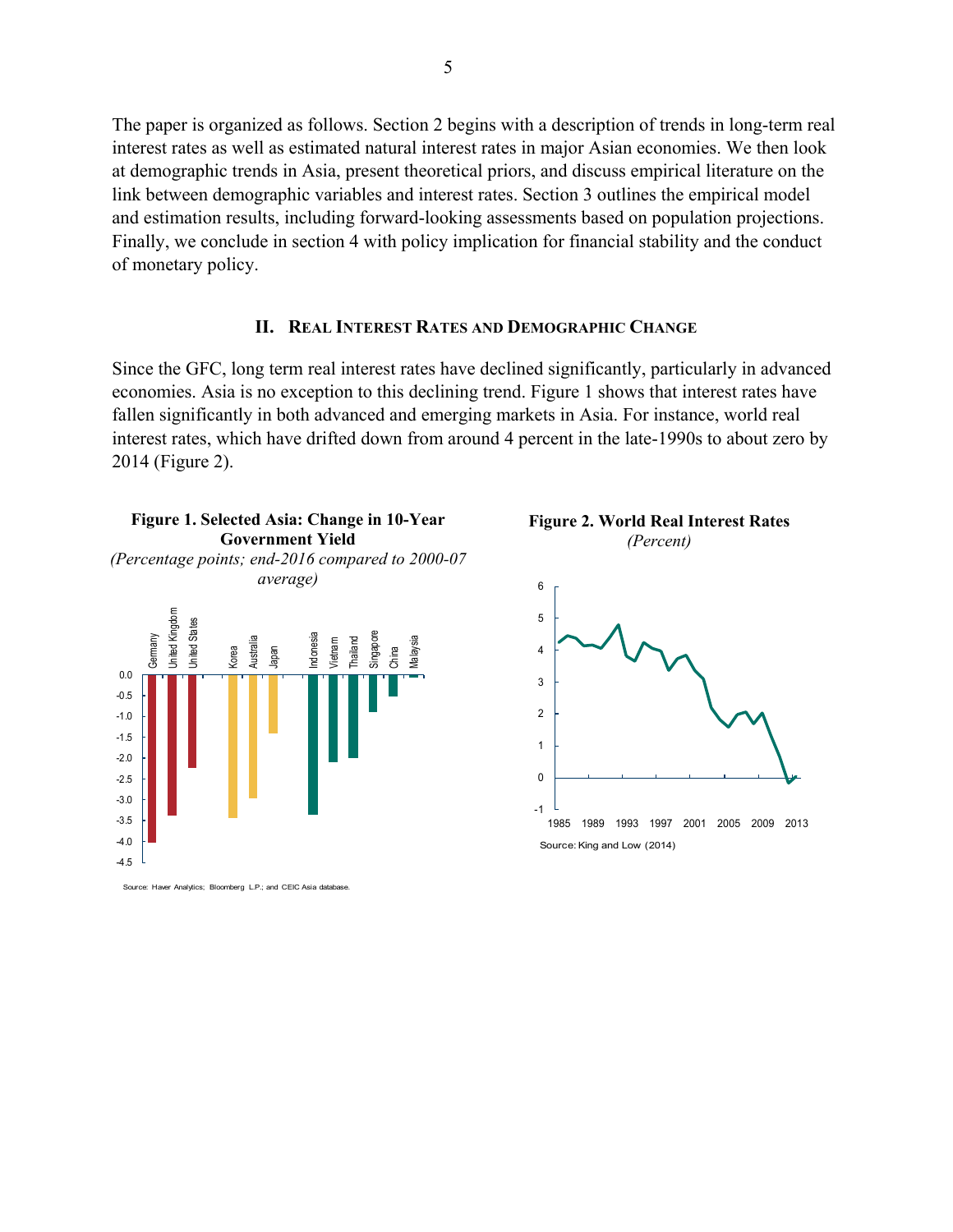This decline in real interest rates has reflected, apart from better anchored inflation expectations, the decline in the natural rate of interest.<sup>2</sup> Studies have shown that the estimated natural rates of interest in Europe, the United Kingdom, and the United States have declined dramatically since the start of the global financial crisis (Holston, Laubach, and Williams 2017; Lubik and Matthes 2015; Rachel and Smith 2015). In Asia, natural rates have also fallen in advanced economies (Australia, Japan, and Korea), while remaining broadly stable and relatively high in emerging economies that are yet to come under aging pressures. In China, natural rates have fallen, but remain high relative to advanced Asian economies.





### **A. Demographic Trends**

Demographics have been hailed as one of important drivers of the secular decline in interest

rates.<sup>3</sup> The world has been undergoing a dramatic demographic transition driven by changes in longevity and fertility. In most advanced economies people live longer and longer. In Japan, the U.S. and Western Europe, life expectancy at birth has increased by about 10 years between 1960 and 2010, and new generations have continued to expect longevity to increase. At the same time, population growth rates are decreasing at a fast pace.

Asia is also undergoing a demographic transition marked by slowing population growth and rapid aging. This mainly reflects declining fertility rates since the late 1960s and to a lesser extent rising life expectancy (Figure 4). The population growth rate, already negative in Japan, is projected to fall to zero for Asia by 2050. These trends together have led to a notable increase in the dependency

 $\overline{a}$ 

## **Figure 4. Asia: Fertility, Life Expectancy and Population Growth**

*(Percent on the left scale; Year on the right scale)*



 $2$  The natural rate is the interest rate that is consistent with full employment and inflation at the central bank's target.

(continued…)

<sup>&</sup>lt;sup>3</sup> Other drivers of the secular decline in natural interest rates can be a slowdown in trend productivity growth, shifts in saving and investment preferences (that is, rising inequality), precautionary savings in emerging markets, a fall in the relative price of capital goods, and a preference away from public investment (Rachel and Smith, 2015).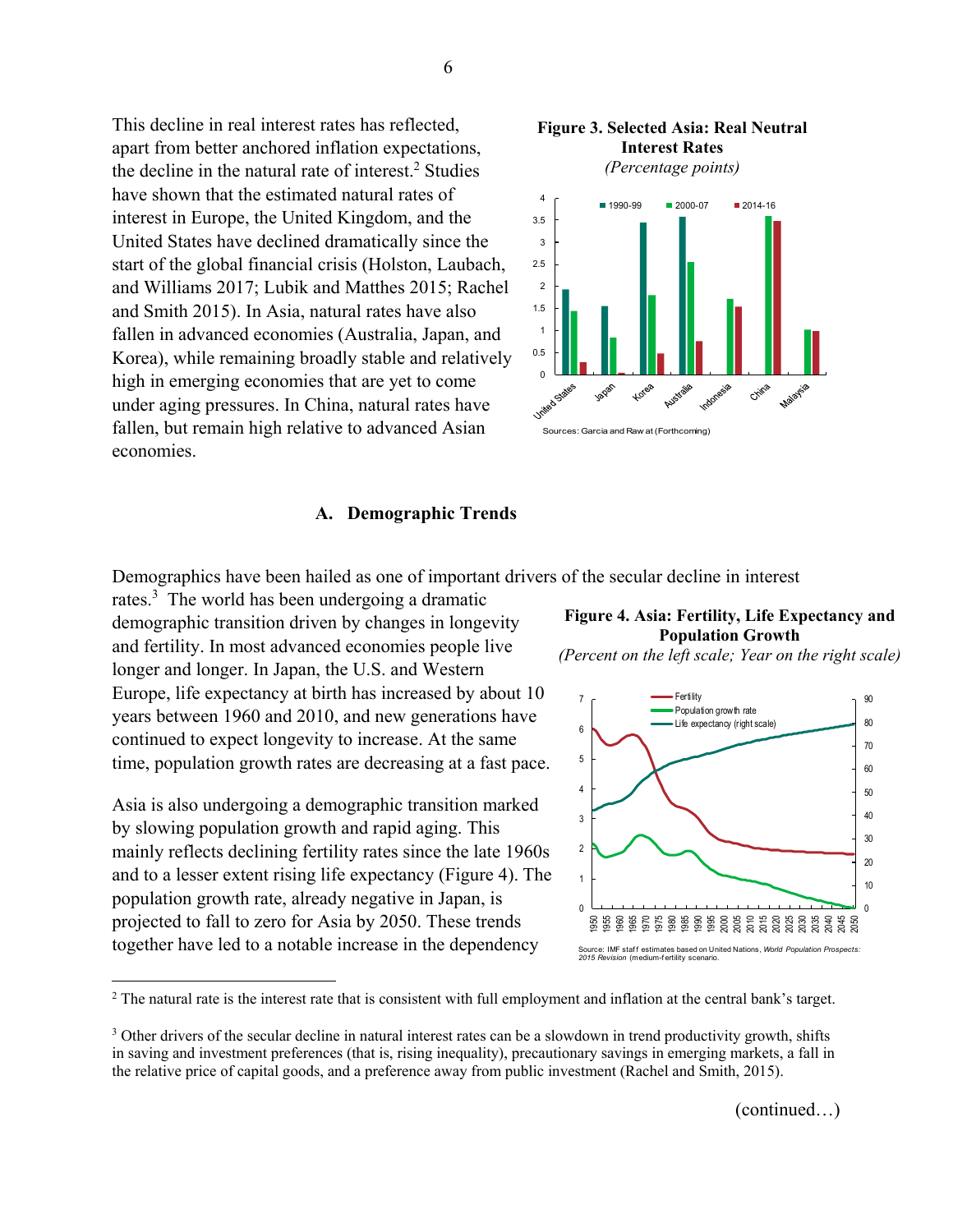ratio—i.e. the ratio between people 65 years and older and people 15 to 64 years. The share of the population age 65 and older (old-age population) will increase rapidly and reach close to 2½ times the current level by 2050. East Asia, in particular, is projected to be the world's fastestaging region in the coming decades, with its old-age dependency ratio roughly tripling by 2050.<sup>4</sup>

The working-age population share—the other side of dependency ratio—is at its peak now and projected to decline over coming decades. Figure 5 presents absolute changes in the working-age population for different demographic country groups in Asia and for the rest of the world. Between 1970 and 2010, Asia contributed more to the growth of the global working-age population than the rest of the world combined. This, however, is changing. Over the coming decades, rapidly aging East Asian economies are projected to see their working-age populations drop substantially. The decline is largest in absolute terms for China (a decline of 170 million in the working-age population over the next 35 years), but there are also substantial absolute declines projected for Japan, Korea, and Thailand.

 $\overline{a}$ 

# **Figure 5. Asia and the Rest of the World: Change in Working-Age Population**

*(Millions)*



While Asia is not the most-aged region—Europe holds that distinction—the speed of aging in Asia is remarkable. Figure 6 shows the number of years it takes for the old-age dependency ratio to increase from 15 to 20 percent. The figure shows that this transition took 26 years in Europe and more than 50 years in the United States. In Asia, however, only Australia and New Zealand aged at similar speeds. For others, such as China, Japan, Korea, Thailand, Singapore, and Vietnam, the same transition has taken (or will take) less than 10 years.

<sup>4</sup> Population projections in this paper are based on United Nations, *World Population Prospects: 2015 Revision* (medium-fertility scenario with unchanged net migration flows).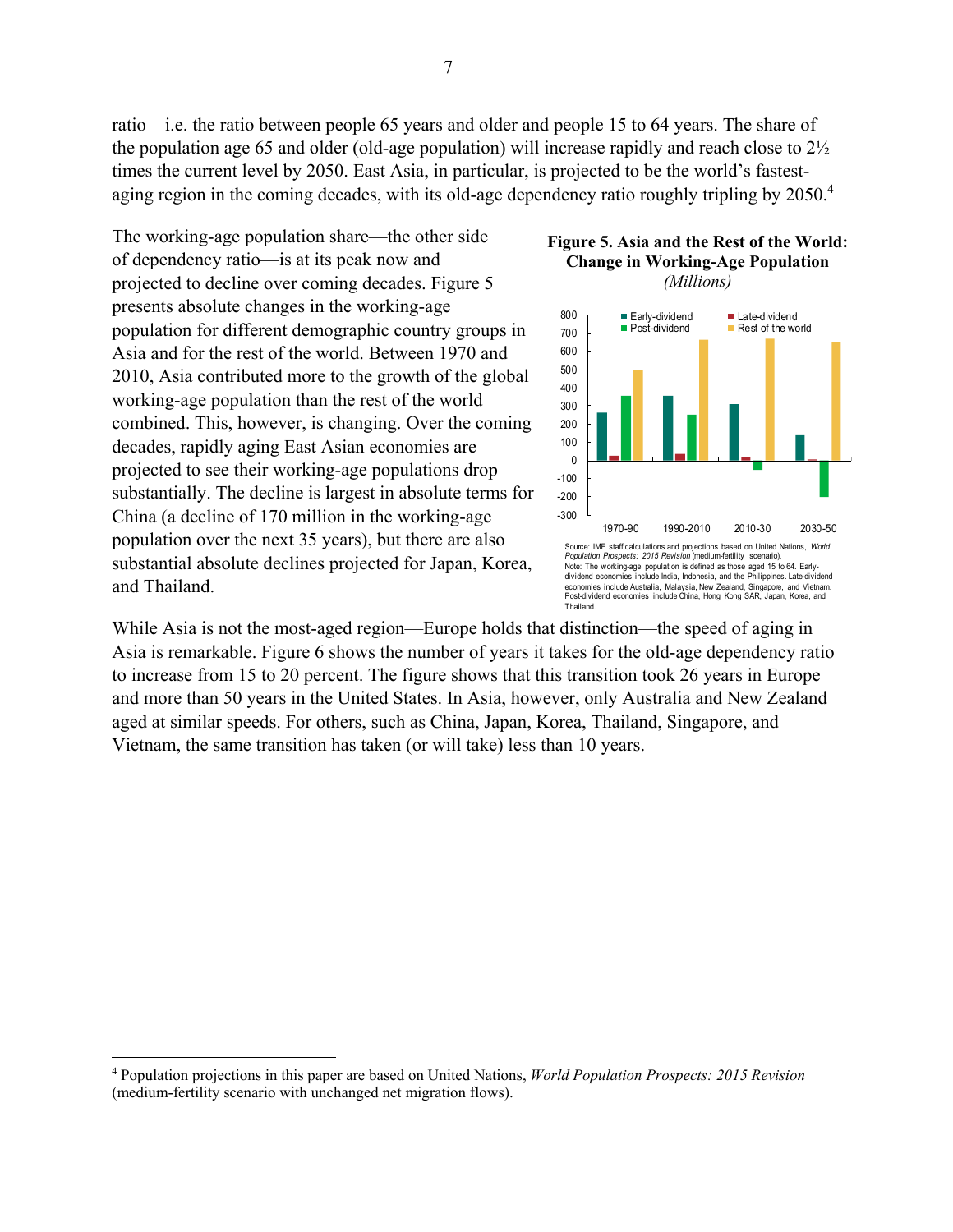

## **Figure 6. Number of Years for the Old-Age Dependency to Increase from 15 to 20 Percent**

# **B. Theoretical Priors**

Demographics constitute a key structural factor that affects economic activity including incomes, savings, and investment. Through the impact on aggregate savings and investment, demographic changes affect financial markets and interest rates.

Private saving behavior, according to the life cycle hypothesis, is age-dependent. Young households borrow against their future income, middle-age households save for relinquishing debts and retirement, and old-aged households dis-save. Accordingly, aggregate savings is more likely to fall in countries with a relative young or old population (Modigliani 1970). Other theories expand the life cycle theory to include the influence of other factors. Carroll (1997) highlights the role of uncertainty for precautionary saving. Li, Zhang and Zhang (2007) highlight the importance of longevity. Population aging is characterized not only by rising old-age dependency but also by rising longevity. As people expect to live longer, they are induced to save more, counterbalancing the impacts of higher old-age dependency. Public saving is also likely to drop with increased dependency rates. A smaller work force can result in lower tax revenues. At the same time, an increase in dependents, particularly elderly people, will increase age-related public spending (e.g. on healthcare and pension).

Investment depends positively on the return on capital, which, in turn depends on capital's relative availability. As the working-age population shrinks, capital becomes relatively abundant, and, other things equal, returns on capital should fall lowering investment. Hence, investment should fall with population aging. On the other hand, as population growth increases, the capitalto-labor ratio falls (therefore raising the return on capital and boosting investment).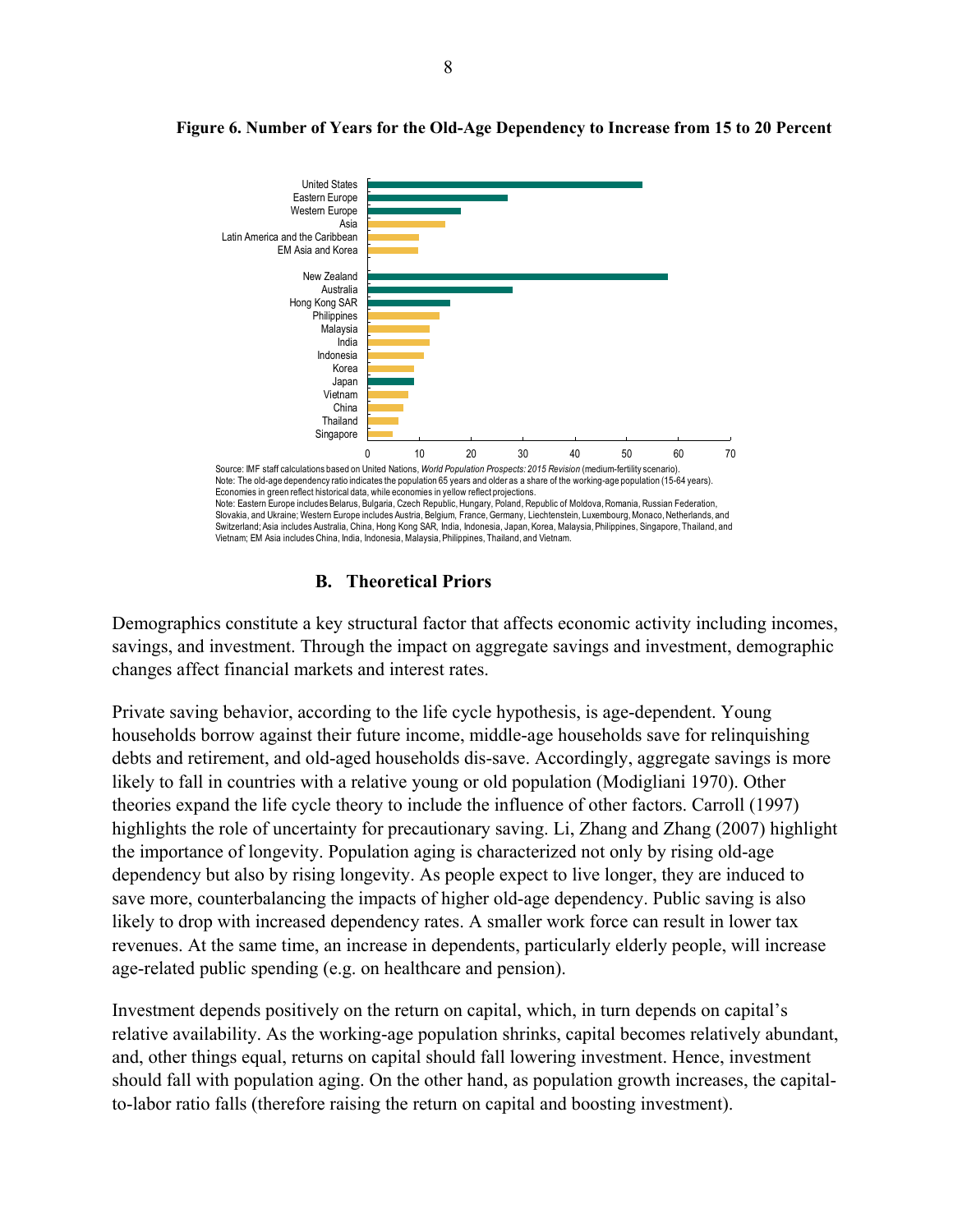Higgins (1988) argues that the demographic "center for gravity" for investment demand should be earlier in the age distribution than that for savings supply. Such asymmetry will influence the effects of demographic changes to the balance of saving and investment, and thus on current account and interest rates. Investment demand is related positively to the share of the youth, or labor-force growth, whereas savings supply is most closely related to the share of mature adults (close to retirement ages). This implies that when the youth dependency rate rises initially, investment demand can increase, while saving declines. Then, as the age distribution shifts toward the middle age, saving increases and investment demand declines, thereby lowering interest rates. Eventually, an increase in the elderly dependency rate would cause saving to fall, surpassing investment demand decline, thereby raising interest rates.

The magnitude of the interest rate adjustment to saving and investment imbalance depends critically on the extent of the country's openness, which points to the importance of economic integration. In a closed economy, aggregate national saving and aggregate domestic investment move together. The price of funds i.e. the domestic real interest rate would then act as the equilibrating factor. For example, a fall in the saving rate would lead to a shortage of funds in the financial market, and would raise the real interest rate. In turn, the real interest rate increase would decrease investments resulting in an unchanged current account balance. In a small open economy with perfect capital mobility, a fall in saving rate would lead to deterioration of current account as the gap between domestic saving and investment is filled by an increase in net capital inflows. In all other intermediate cases (for example, a large open economy or an open economy with imperfect capital mobility), a fall in the savings rate may lead to rising real interest rate, falling investment, and worsening current account, all occurring simultaneously.

## **C. Empirical Literature**

Several studies have used general equilibrium models, with various degrees of richness, to study the impact of demographic trends on asset returns (Yoo (1994), Abel (2001), Brooks (2000)). These studies confirm the theoretical insight that shocks to the rate of population growth can affect returns, while simulation results from Yoo (1994) and Brooks (2000) suggest that the effects of plausible-sized demographic shocks on returns may be quantitatively modest. There have also been several studies that use multi-region calibrated general equilibrium models to examine the effects of global demographic changes (Feroli (2003), Brooks (2003), IMF (2004)). The results generally suggest that the demographic changes projected over the next 50 years will decrease aggregate saving rates in advanced economies, particularly Europe and Japan, making these countries capital importers in long run.

More recently, Carvalho et. al. (2016) find that based on a tractable life cycle model, demographic transition has a significant lowering impact on the equilibrium interest rate. In particular, for their representative developed country, the equilibrium annual real rate falls by 1.5 percentage points between 1990 and 2014. Gagnon et al. (2016) find that a calibrated overlapping-generation model accounts for 1¼ percentage points decline in the U.S. equilibrium real interest rate since 1980. The model has a rich demographic structure capturing key features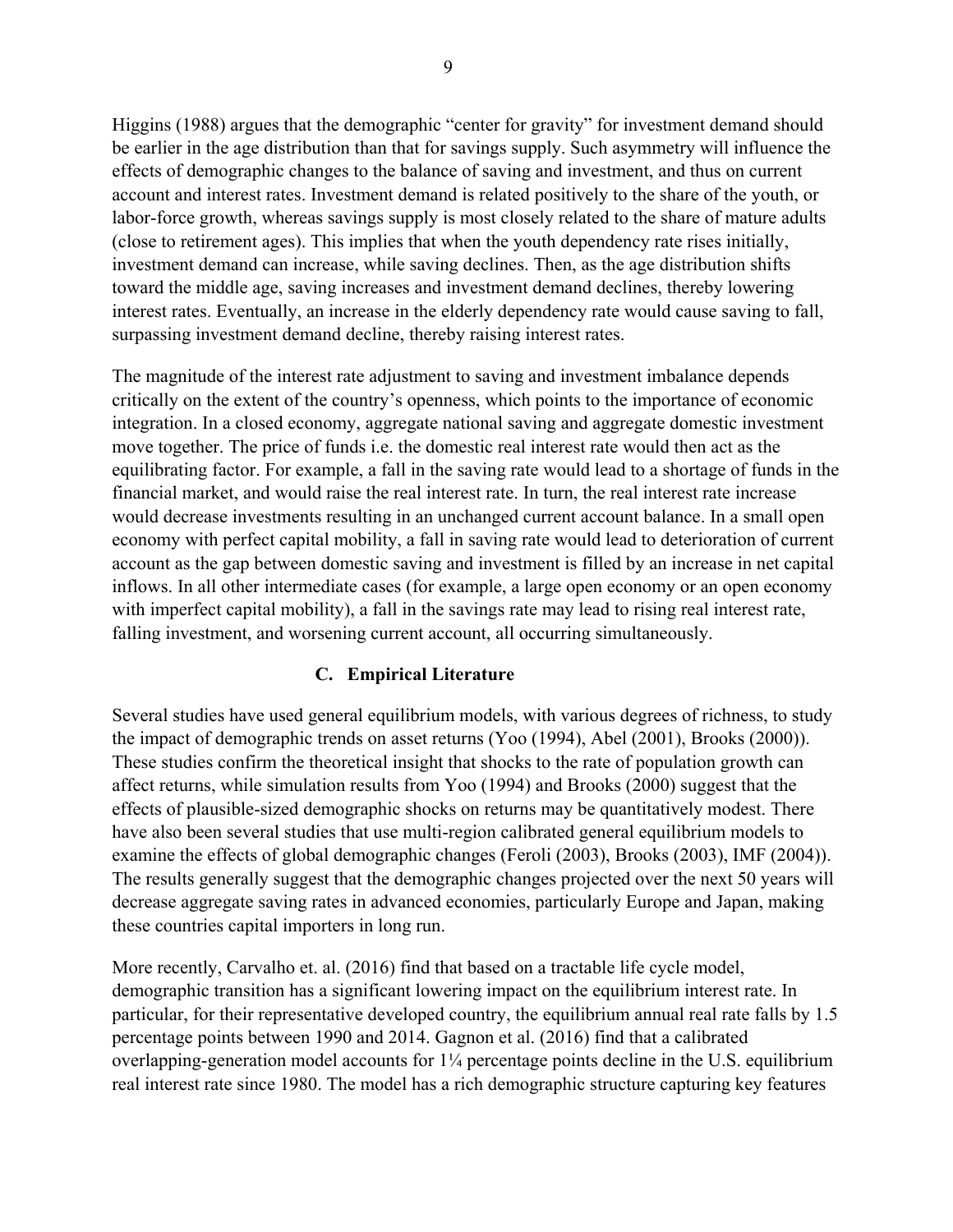of the U.S. demographic transition, and the basic results withstand various robustness checks including on technology growth process.

There are limited econometric studies of the impact of population-age structure on interest rates. Poterba (2001) finds a robust link between age structure and long-term bond yields in the U.S. More recently in Aksoy and others (2016), the current trend of aging population and reduced fertility is found to reduce output growth and real interest rates across 21 OECD countries using a panel VAR<sup>5</sup>. Ferrero and others (2017) show that lower population growth exerted downward pressures on long-term real interest rates in the euro area over the past decade. Finally, Favero and Galasso (2016) expect interest rates for the euro area to revert to their historical means based on demographic-based projections.

In this paper, we examine empirically the effect of demographics on long-term real interest rates on the basis of panel data comprising advanced and major emerging market economies. Unlike other studies, we also account for the role played by capital market openness in the transmission of demographic factors to interest rates. The econometric results are applied to study the impact of projected demographic transition in Asia on the real interest rates.

## **III. MODEL SPECIFICATION AND RESULTS**

In a closed economy, demographics can impact savings and thereby interest rates, primarily through youth dependency, old-age dependency, and aging speed.

- **Youth dependency**. In principle, as the youth dependency ratio rises, the working-age cohort saves less (to cover the rising expenditure on children), the capital-to-labor ratio falls, and interest rates rise. Youth dependency is expected to fall in early-dividend countries, such as the Philippines and India, based on the United Nations medium fertility scenario.<sup>6</sup>
- **Old-age dependency**. As old-age dependency rises, savings fall. Moreover, as the labor force shrinks, the capital-to-labor ratio rises, and investment falls. Therefore, the impact of old-age dependency on interest rates

|                    | Savings | Investment | <b>Interest rates</b> |
|--------------------|---------|------------|-----------------------|
| Youth dependency   |         |            |                       |
| Old-age dependency |         |            | Ambiguous             |
| Aging Speed        |         |            |                       |

is theoretically uncertain. Old-age dependency is expected to rise relatively quickly in Hong Kong SAR, Korea, and Singapore.

 $\overline{a}$  $<sup>5</sup>$  Aksoy and others (2016) use the short-term central bank discount rate as the relevant interest rate. Movement in</sup> short-term interest rates is however governed more by cyclical factors and less so by structural factors like demographics. In this study therefore, we focus on 10-year bond yields as the relevant interest rate variable.

<sup>&</sup>lt;sup>6</sup> Post-dividend category includes economies where the working-age population is shrinking in terms of its share in the total population as well as in absolute numbers while in early-dividend economies, the share of the working-age population is projected to rise both as a share of the total population and in absolute terms over the next 15 years.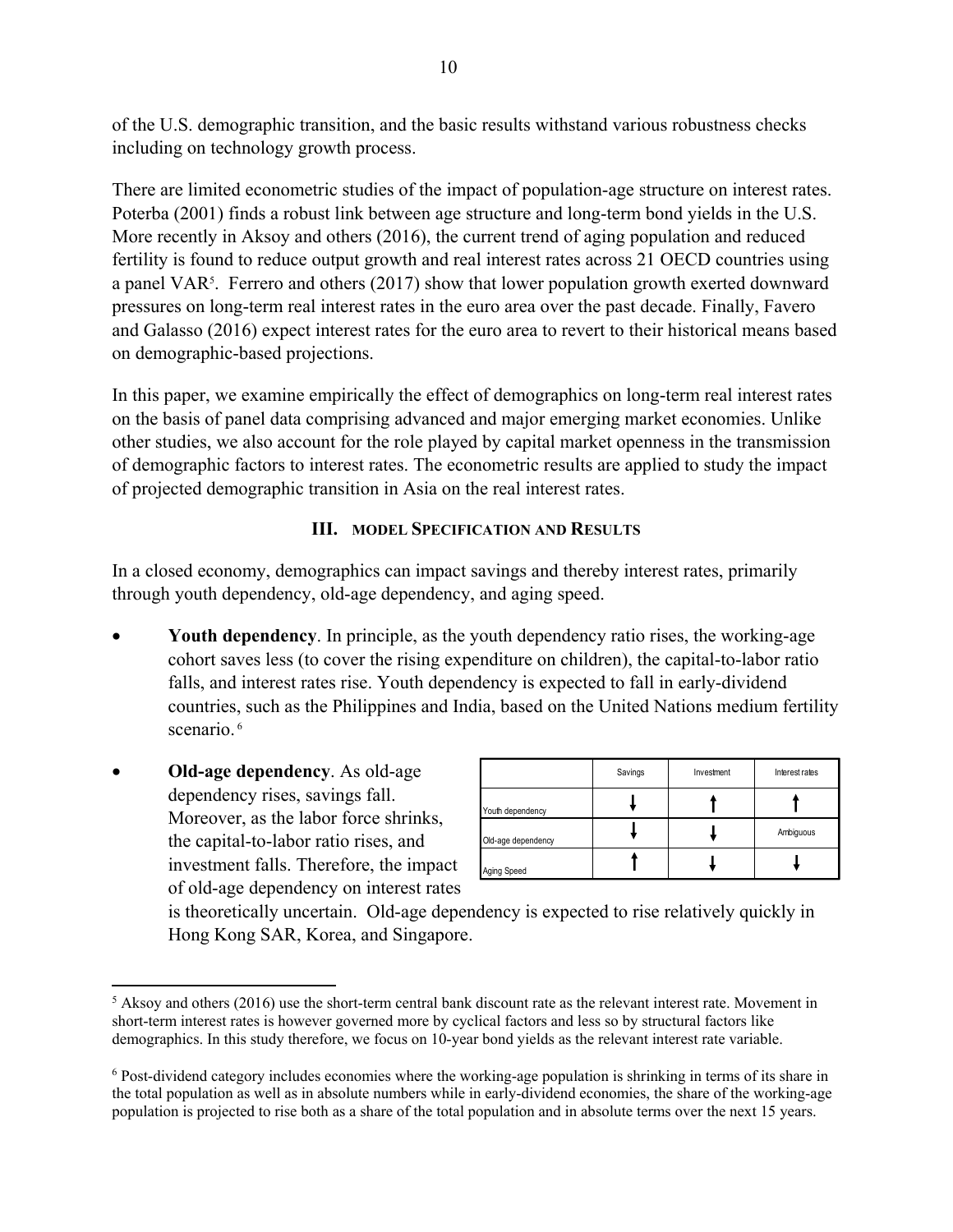**Aging speed**. Aging speed is defined as the expected change in old-age dependency in 20 years. Higher aging speed implies a higher probability of survival, which, if not matched by later retirement, is likely to have a positive impact on life cycle savings. Higher aging speed also lowers current investment, as mentioned earlier, thereby reducing interest rates. Aging speed is currently high and expected to fall in countries in late stages of the demographic transition. Japan, where aging speed will continue to increase in the next decade, is an exception.

In a financially open economy, these direct effects of demographics get attenuated by global factors. In a small open economy that is fully financially integrated, its real interest rates will be driven by global interest rates, which will be little affected by the country's demographics. A large open economy's interest rate will be influenced by its own demographics, but indirectly through the effect of its demographics on global interest rates.

## **Methodology**

Motivated by theoretical insights, three variables—youth dependency ratio, old-age dependency ratio, and aging speed—are used to capture different aspects of demographic transition and the effects on long-term interest rates. The impact of demographics on interest rates will depend also on the degrees of openness. The baseline approach involves a panel regression on dependent variable with country fixed effects. Specifically, the model takes the following form:

$$
r_{it} = \beta_0 + \beta_1 Y D_{it} + \beta_2 (Y D_{it} * CO_{it}) + \beta_3 OD_{it} + \beta_4 (OD_{it} * CO_{it}) + \beta_5 AS_{it} + \beta_6 (AS_{it} * CO_{it}) + \beta_7 RW_t + \gamma Controls_{it} + \varepsilon_{it}
$$

where *i* indicates the country and *t* indicates the year. The dependent variable, *r,* denotes the 10 year real interest rates. Among the explanatory variables, *YD* and *OD* denote the youth dependency ratio (the ratio of population aged under 30 divided by population between 30 and 64 years old) and the old-age dependency ratio (the ratio of population aged over 64 divided by population between 30 and 64 years old) respectively, to account for the effects of changes in fertility and aging population on interest rates. *AS* denotes the aging speed (as defined earlier). These variables are also separately interacted with the capital openness index *CO* to analyze how openness of the economy effects the impact of demographic variables on interest rates.

Another explanatory variable is *RW* that denotes the world interest rate. In an integrated world, the domestic interest rate is likely to be affected by both global and local factors. Global factors are reflected in the world interest rate, which among other things controls for the world savingsinvestment balance. The other control variables (*Controls*) include the ratio of a country's GDP per capita to that of the United States, growth in labor productivity, and the cyclically-adjusted primary balance. Real interest rates are driven by both cyclical and structural factors. While demographic trends are used for long-term structural factors, relative GDP per capita, labor productivity and the primary balance capture the short to medium-term drivers of interest rates. For a constant capital-to-labor ratio, an increase in labor productivity should lead to an increase in the real interest rates. The evidence on the effect of the fiscal balance on real interest rates is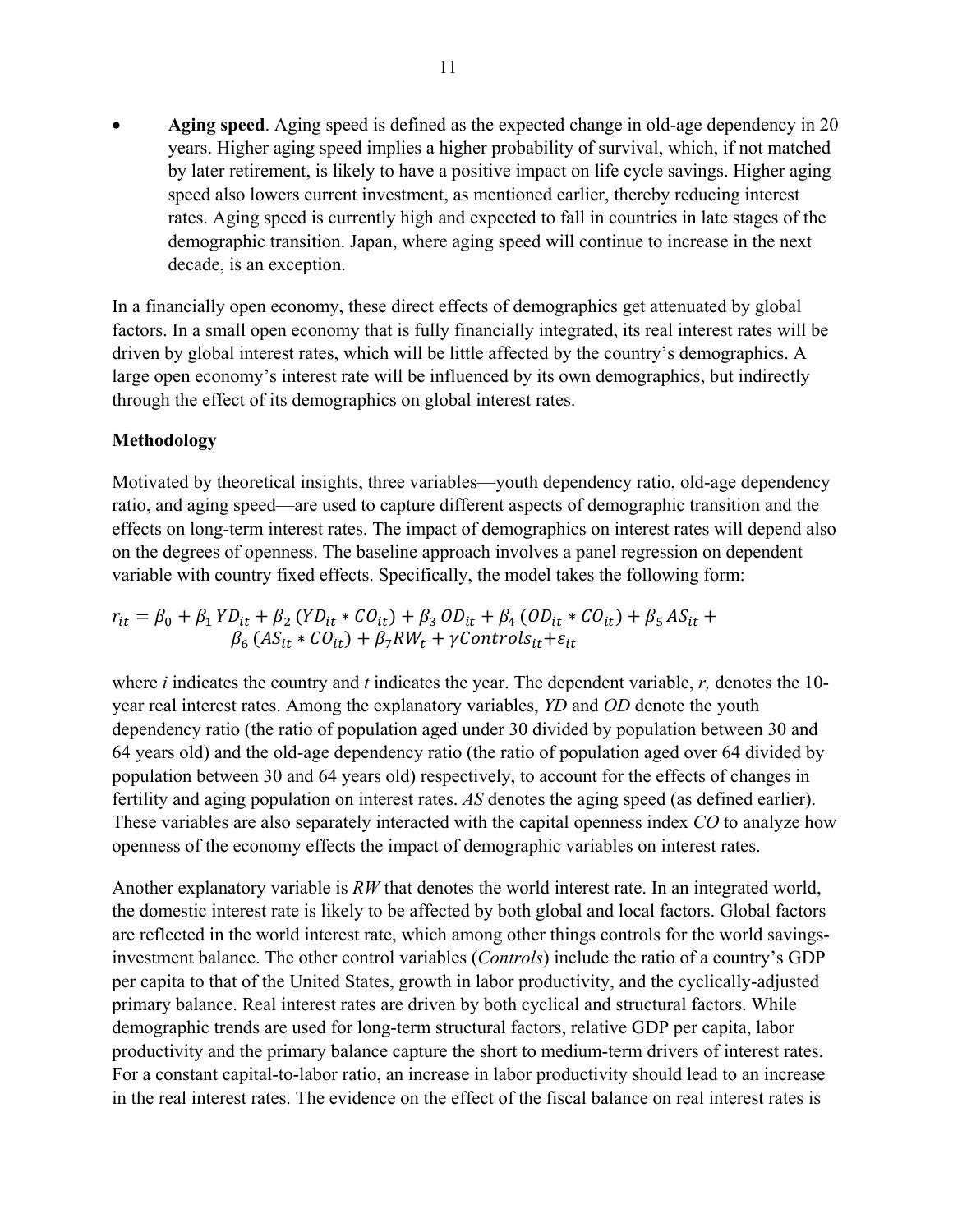mixed, while some studies find a positive link (Engen and Hubbard (2004)), others find no effect (Barro and Sala-I Martin (1990), Barro (1992), Elmendorf and Mankiw (1999)).

## **Data**

The data sample spans the period from 1985 to 2013 and includes 42 economies in the world.<sup>7</sup> The 10-year real interest rates and world interest rate data come from IMF (2014), King and Low (2014), and the IMF *World Economic Outlook.* The demographics data come from the United Nations, the labor productivity data from Penn World Table 9.0, and the GDP and fiscal data from the IMF *World Economic Outlook*. The capital openness index is based on the Chinn-Ito Index (2006).

Tables 1 and 2 present descriptive statistics and pairwise correlations for the real interest rate and its determinants discussed in the paper.

| <b>Variable</b>                           | Obs   | Mean    | Std. Dev. | Min      | Max   |
|-------------------------------------------|-------|---------|-----------|----------|-------|
| 10-year real interest rate                | 1,000 | 3.20    | 3.27      | $-10.93$ | 32.91 |
| Youth dependency ratio                    | 1,000 | 1.02    | 0.38      | 0.55     | 2.40  |
| Old dependency ratio                      | 1,000 | 0.28    | 0.09      | 0.11     | 0.54  |
| Aging speed                               | 1,000 | 0.10    | 0.08      | $-0.08$  | 0.36  |
| World interest rate                       | 1,000 | 2.75    | 1.43      | $-0.17$  | 4.80  |
| Chinn Ito index                           | 960   | 0.76    | 0.32      | 0.00     | 1.00  |
| Growth in labor productivity              | 1,000 | 1.68    | 2.49      | $-11.46$ | 10.81 |
| Ratio of GDP per capita to that of the US | 1,000 | 0.71    | 0.46      | 0.01     | 2.47  |
| Cyclically adjusted primary balance       | 765   | $-0.14$ | 3.45      | $-15.09$ | 11.34 |

#### **Table 1. Descriptive Statistics**  (Panel sample)

Source: Authors' calculations.

## **Table 2. Correlation Matrix**

|                                           | 10-year real  | Youth<br>dependency | Old<br>dependency |             | World interest | Chinn Ito | Growth in<br>labor | Ratio of GDP<br>per capita to | Cyclically<br>adjusted |
|-------------------------------------------|---------------|---------------------|-------------------|-------------|----------------|-----------|--------------------|-------------------------------|------------------------|
|                                           | interest rate | ratio               | ratio             | Aging speed | rate           | index     | productivity       | that of the US                | primary                |
| 10-year real interest rate                | 1.00          |                     |                   |             |                |           |                    |                               |                        |
| Youth dependency ratio                    | 0.21          | 1.00                |                   |             |                |           |                    |                               |                        |
| Old dependency ratio                      | $-0.04$       | $-0.74$             | 1.00              |             |                |           |                    |                               |                        |
| Aging speed                               | $-0.38$       | $-0.57$             | 0.19              | 1.00        |                |           |                    |                               |                        |
| World interest rate                       | 0.42          | 0.06                | 0.07              | $-0.53$     | 1.00           |           |                    |                               |                        |
| Chinn Ito index                           | $-0.14$       | $-0.60$             | 0.57              | 0.39        | 0.01           | 1.00      |                    |                               |                        |
| Growth in labor productivity              | 0.05          | 0.22                | $-0.30$           | $-0.17$     | 0.11           | $-0.25$   | 1.00               |                               |                        |
| Ratio of GDP per capita to that of the US | 0.09          | $-0.52$             | 0.60              | 0.08        | 0.16           | 0.49      | $-0.24$            | 1.00                          |                        |
| Cyclically adjusted primary balance       | 0.07          | 0.08                | $-0.24$           | 0.02        | 0.09           | 0.03      | 0.01               | $-0.27$                       | 1.00                   |

Source: Authors' calculations.

 $\overline{a}$ 

<sup>7</sup> The economies include Argentina, Australia, Austria, Belgium, Brazil, Canada, Chile, China, Colombia, Czech Republic, Denmark, Finland, France, Germany, Greece, Hong Kong SAR, Iceland, India, Indonesia, Ireland, Israel, Italy, Japan, Korea, Malaysia, Mexico, Netherlands, New Zealand, Norway, Peru, Philippines, Portugal, Romania, Singapore, South Africa, Spain, Sweden, Switzerland, Thailand, Ukraine, United Kingdom, and United States.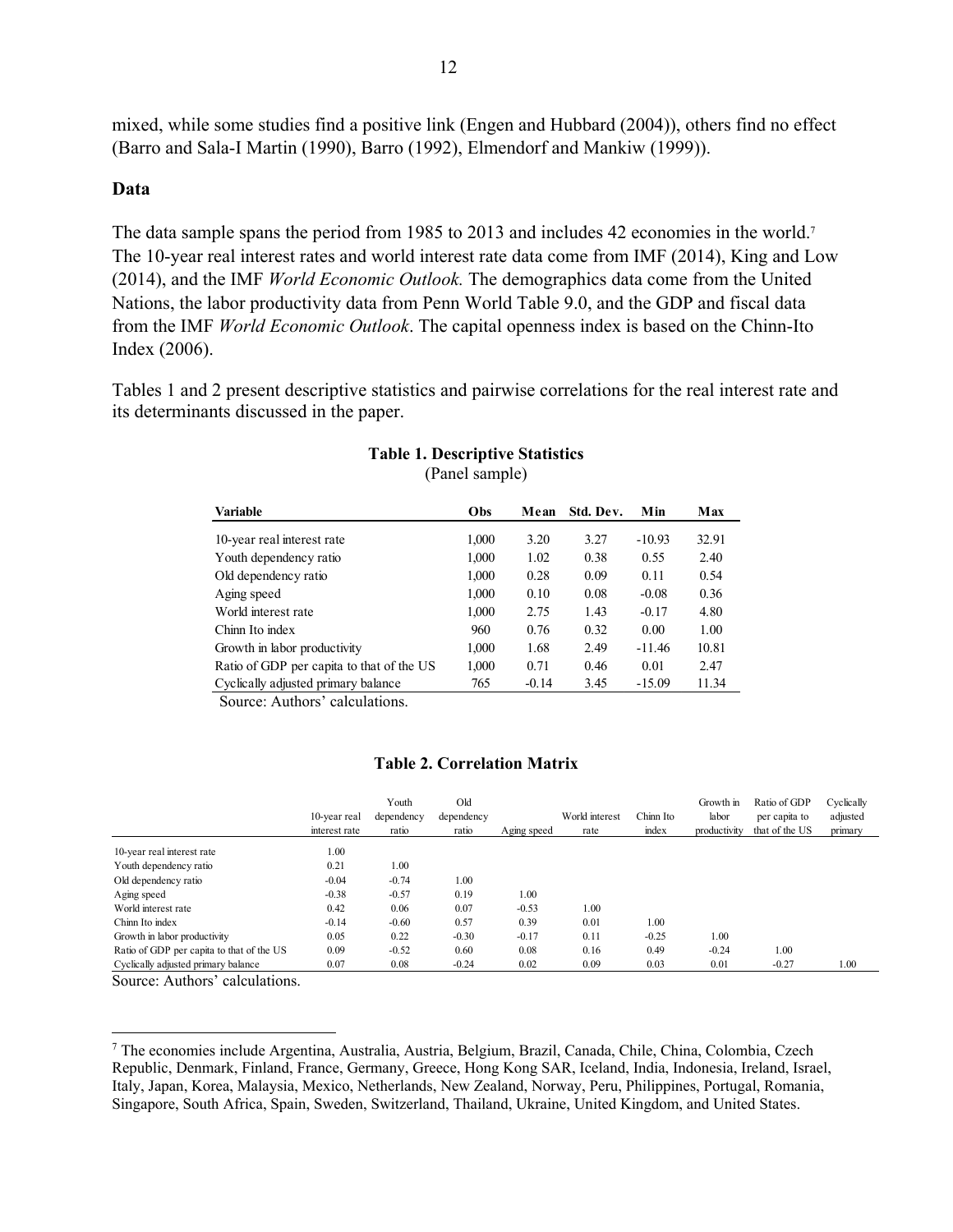

**Figure 7. Pairwise Bivariate Plots** 

Bivariate plots of the real interest rate and demographic variables show a positive relationship between youth dependency ratio and the 10-year real interest rate and a negative relationship between the other two demographic variables—old-age dependency and aging speed—with the 10-year interest rate.

## **Results**

The baseline results (Table 3) support our priors for the effect of youth dependency and aging speed on real interest rates. An increase in youth dependency tends to increase interest rate while higher aging speed reduces it. Furthermore, we find that for our sample, an increase in olddependency leads to a fall in interest rates. This implies that the investment channel dominates the savings channel.

The effects of demographic factors are not wholly channeled domestically in open economies. As one moves to an economy with an open capital account, the savings-investment balance, and hence interest rates, are at least partly determined by global savings and investment. In the extreme case of perfect capital mobility, arbitrage in financial markets should equalize interest rates across borders, and demographic factors of each country should not have a direct impact on domestic interest rates (unless they are large enough to contribute to global demographic trends).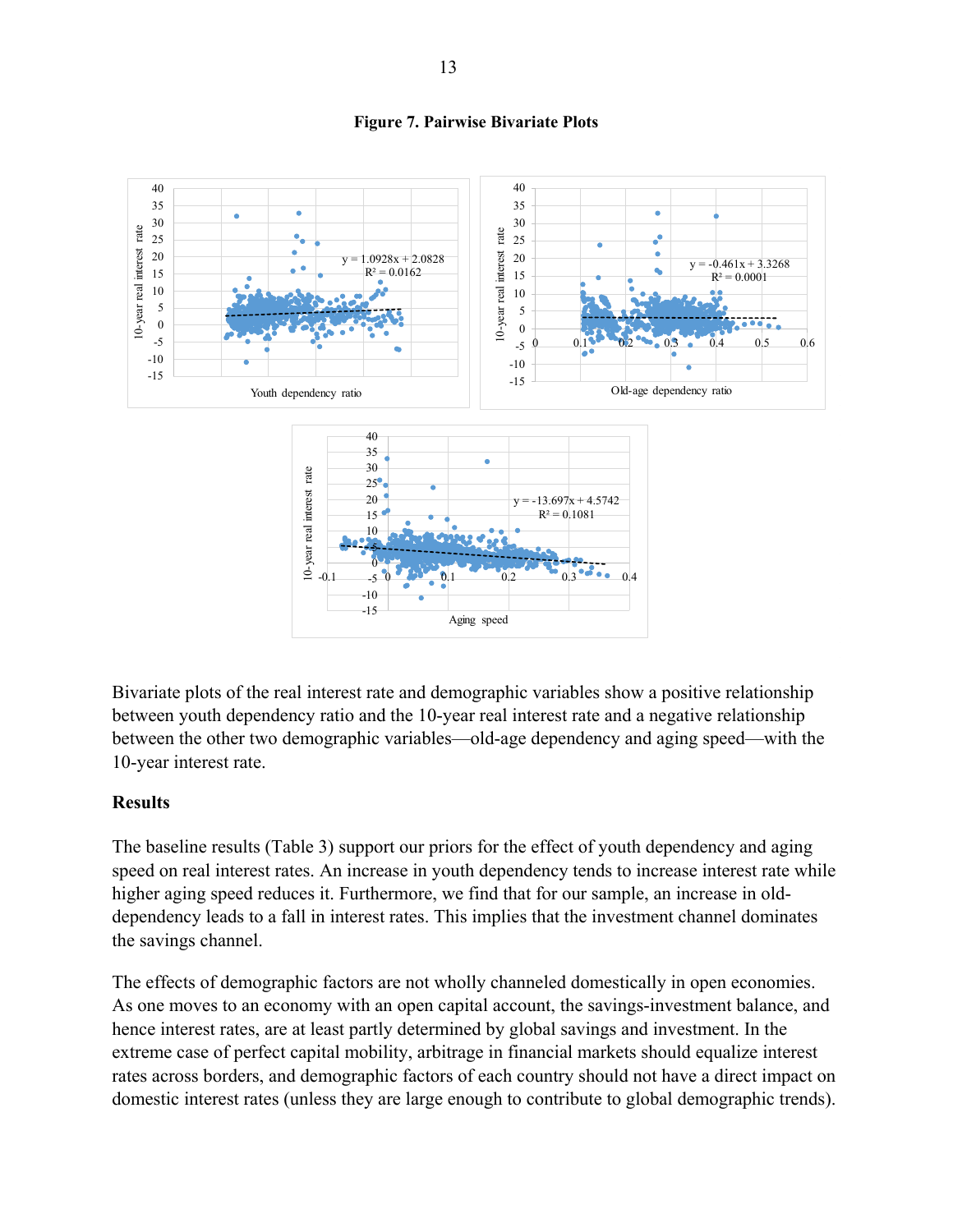This is reflected by the opposite signs on our variables of interest when they are interacted with capital openness.

| Dependent variables                         | 10-year real interest rate |
|---------------------------------------------|----------------------------|
|                                             |                            |
| Youth dependency ratio                      | $9.41***$                  |
|                                             | (2.36)                     |
| Youth dependency ratio * capital openness   | $-7.96***$                 |
|                                             | (2.26)                     |
| Old-age dependency ratio                    | $-18.30***$                |
|                                             | (4.97)                     |
| Old-age dependency ratio * capital openness | $17.04***$                 |
|                                             | (5.32)                     |
| Aging speed                                 | $-29.70**$                 |
|                                             | (13.94)                    |
| Aging speed * capital openness              | 25.89**                    |
|                                             | (12.29)                    |
| World interest rate                         | $0.65***$                  |
|                                             | (0.12)                     |
| Ratio of GDP per capita to that of the US   | 2.38                       |
|                                             | (1.48)                     |
| Cyclically adjusted primary balance         | $-0.00$                    |
|                                             | (0.06)                     |
| Growth in labor productivity                | 0.07                       |
|                                             | (0.08)                     |
| Observations                                | 740                        |
| Number of groups                            | 42                         |

**Table 3. Panel Regression: Demographics and Long-Term Interest Rates** 

Source: IMF staff estimates.

Note: Standard errors in parentheses. The symbols \*, \*\*, \*\*\* indicate statistical significance at the 10 percent, 5 percent, and 1 percent levels, respectively.

To further assess how capital mobility affects the impact of demographics on domestic interest rate, we test the following restrictions  $\beta_1 = -\beta_2$ ,  $\beta_3 = -\beta_4$ , and  $\beta_5 = -\beta_6$ . With the F tests showing that we cannot reject these null hypotheses (Annex Table 1), we run an alternative specification that takes the following form where notations are the same as above:

$$
r_{it} = \alpha_0 + \alpha_1 Y D_{it} * (1 - C O_{it}) + \alpha_2 O D_{it} * (1 - C O_{it}) + \alpha_3 AS_{it} * (1 - C O_{it}) + \alpha_4 RW_t + \mu Control S_{it} + \varepsilon_{it}
$$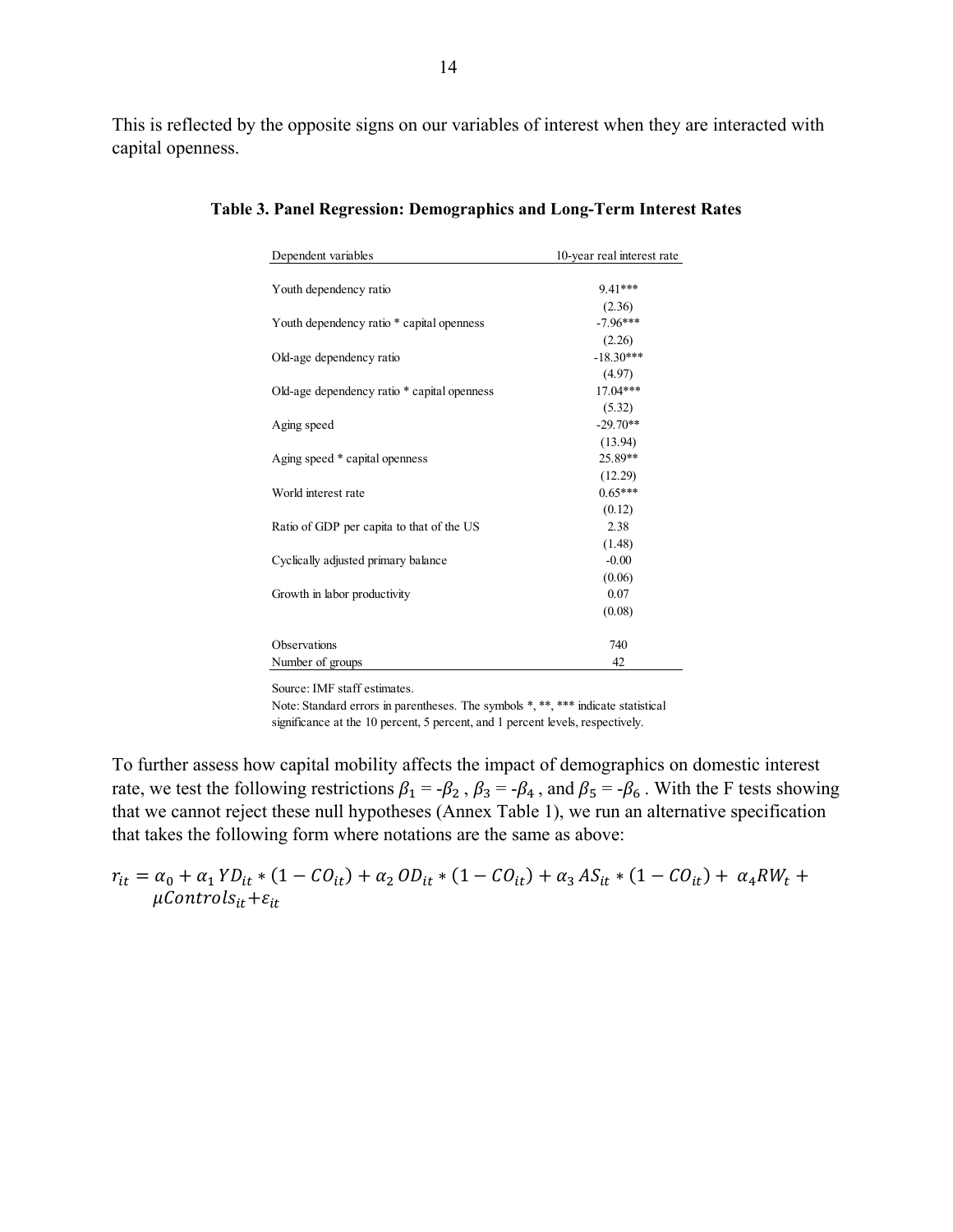| Dependent variables                                | 10-year real interest rate |
|----------------------------------------------------|----------------------------|
|                                                    |                            |
| Youth dependency ratio*(1 - capital openness)      | $8.26***$                  |
|                                                    | (2.20)                     |
| Old-age dependency ratio $*(1 -$ capital openness) | $-16.16***$                |
|                                                    | (4.59)                     |
| Aging speed* $(1 -$ capital openness)              | $-29.26**$                 |
|                                                    | (12.67)                    |
| World interest rate                                | $0.84***$                  |
|                                                    | (0.10)                     |
| Ratio of GDP per capita to that of the US          | 2.43                       |
|                                                    | (1.51)                     |
| Cyclically adjusted primary balance                | 0.00                       |
|                                                    | (0.06)                     |
| Growth in labor productivity                       | 0.07                       |
|                                                    | (0.08)                     |
|                                                    |                            |
| Observations                                       | 740                        |
| Number of groups                                   | 42                         |

**Table 4. Panel Regression: Demographics and Long-Term Interest Rates**

Source: IMF staff estimates.

Note: Standard errors in parentheses. The symbols \*, \*\*, \*\*\* indicate statistical significance at the 10 percent, 5 percent, and 1 percent levels, respectively.

Our results indicate that domestic real interest rate strongly co-moves with the world interest rate. A one percentage point increase in the world interest rate would increase the domestic interest rate (in a small open economy) by 0.8 percentage point. Demographic variables are also strongly significant. In particular, in a fully open economy i.e. capital openness equal to one, domestic demographic changes do not have any impact on real interest rate. However, in a fully closed economy a 1 percentage point increase in youth dependency increases the interest rate by 8.26 basis points. Similarly, a 1 percentage point increase in old-age dependency and aging speed reduces interest rate by 16 and 29 basis points, respectively.

We further check our baseline results by estimating the following alternative specifications (i) using the U.S. real interest rate instead of the world interest rate; and (ii) using time dummies to control for global factors. These results are presented in table 5. The impact of demographic variables on the real interest rate is largely robust to these refinements. Column (1) shows the baseline results while in column (2) the world interest rate is replaced by U.S, real interest rate. Therefore, we drop the U.S. from our sample when estimating this specification. The results are largely similar reflecting the dominant role played by the U.S. in the world financial system. In column (3), we introduce year fixed effects to account for country invariant global factors. The results on demographic variables are again mostly robust with an exception of aging speed. While aging speed continues to have similar qualitative effects, it is found to be less significant. Finally, in column (4) we add both the world interest rate as well as year effects. The impact of demographic variables on interest rates is unchanged (between column (3) and (4)), however the coefficients on year dummies (not reported) changes. This implies that both the world interest rate and the time dummies together account for global factors in this specification. The other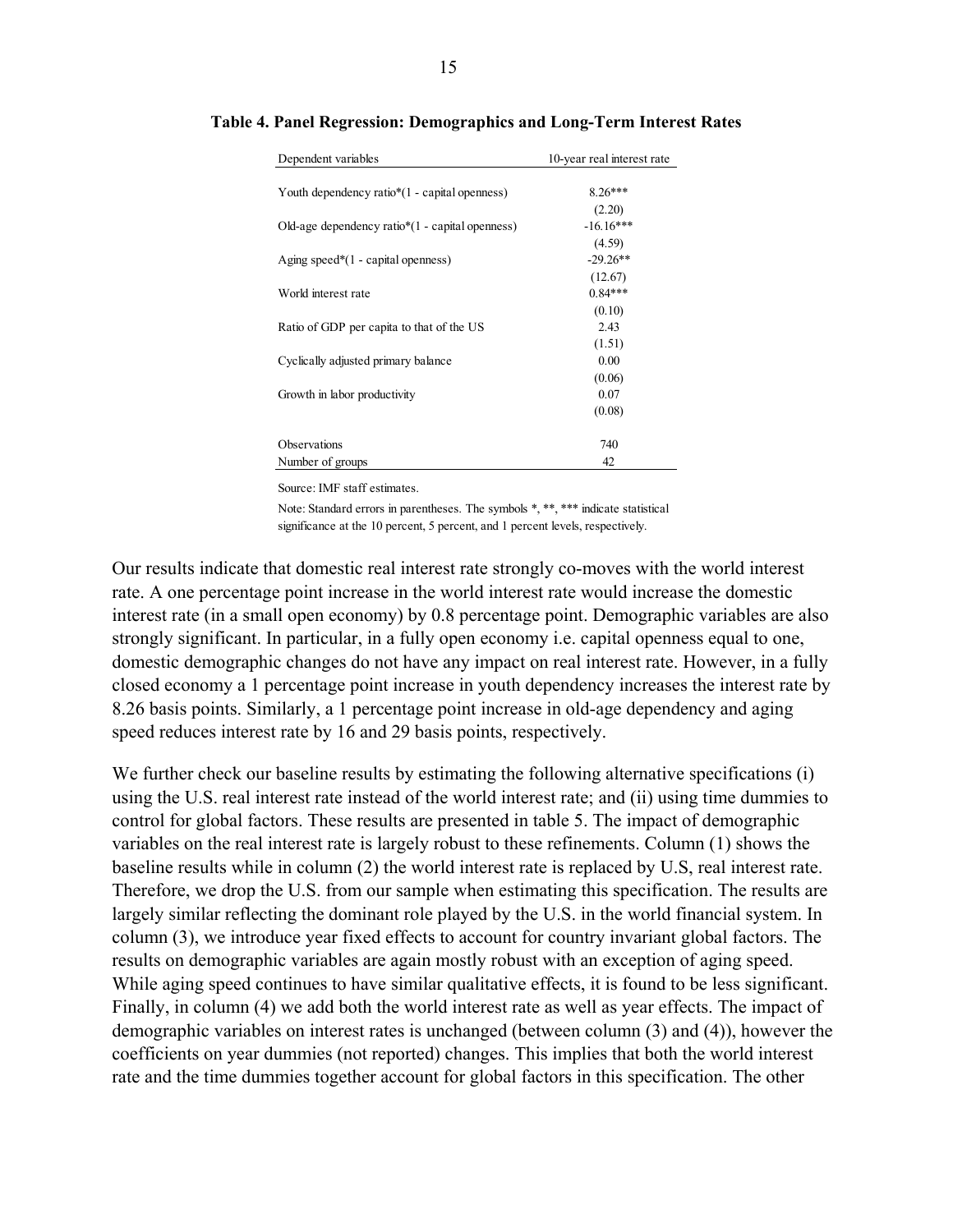control variables come with coefficients that are not statistically significant, albeit in signs consistent with theoretical priors.

| <b>VARIABLES</b>                            | (1)         | (2)         | (3)        | (4)        |
|---------------------------------------------|-------------|-------------|------------|------------|
|                                             |             |             |            |            |
| Youth dependency ratio                      | $9.41***$   | 8.86***     | $6.62***$  | $6.62***$  |
|                                             | (2.36)      | (1.93)      | (1.89)     | (1.89)     |
| Youth dependency ratio * capital openness   | $-7.96***$  | $-7.38***$  | $-9.98***$ | $-9.98***$ |
|                                             | (2.26)      | (2.16)      | (2.17)     | (2.18)     |
| Old-age dependency ratio                    | $-18.30***$ | $-21.84***$ | $-23.13**$ | $-23.13**$ |
|                                             | (4.97)      | (5.55)      | (9.97)     | (9.98)     |
| Old-age dependency ratio * capital openness | $17.04***$  | $16.82***$  | $30.87***$ | 30.87***   |
|                                             | (5.32)      | (5.49)      | (9.23)     | (9.23)     |
| Aging speed                                 | $-29.70**$  | $-32.26**$  | $-16.66$   | $-16.66$   |
|                                             | (13.94)     | (14.62)     | (15.14)    | (15.15)    |
| Aging speed * capital openness              | 25.89**     | 25.64*      | $27.37*$   | 27.37*     |
|                                             | (12.29)     | (12.72)     | (14.46)    | (14.47)    |
| World interest rate                         | $0.65***$   |             |            | 1.95***    |
|                                             | (0.12)      |             |            | (0.31)     |
| Ratio of GDP per capita to that of the US   | 2.38        | $2.53*$     | 1.44       | 1.44       |
|                                             | (1.48)      | (1.38)      | (1.97)     | (1.97)     |
| Cyclically adjusted primary balance         | $-0.00$     | 0.02        | 0.03       | 0.03       |
|                                             | (0.06)      | (0.05)      | (0.06)     | (0.06)     |
| Growth in labor productivity                | 0.07        | $-0.01$     | $-0.01$    | $-0.01$    |
|                                             | (0.08)      | (0.06)      | (0.06)     | (0.06)     |
| US real interest rate                       |             | $0.54***$   |            |            |
|                                             |             | (0.10)      |            |            |
| Observations                                | 740         | 727         | 740        | 740        |
| Number of groups                            | 42          | 41          | 42         | 42         |
| Country fixed effects                       | Y           | Y           | Y          | Y          |
| Time fixed effects                          | N           | N           | Y          | Y          |

**Table 5. Alternative Specifications: Demographics and Long-Term Interest Rates** 

Source: IMF staff estimates.

Note: Standard errors in parentheses. The symbols \*, \*\*, \*\*\* indicate statistical significance at the 10 percent, 5 percent, and 1 percent levels, respectively.

#### **Robustness**

Econometric analyses presented above should be viewed with caution, because the explanatory demographic variables evolve slowly. To account for this, we formally test for the presence of a unit root (with constant and trend) in demographics-related variables and can reject the null of unit root in only one case.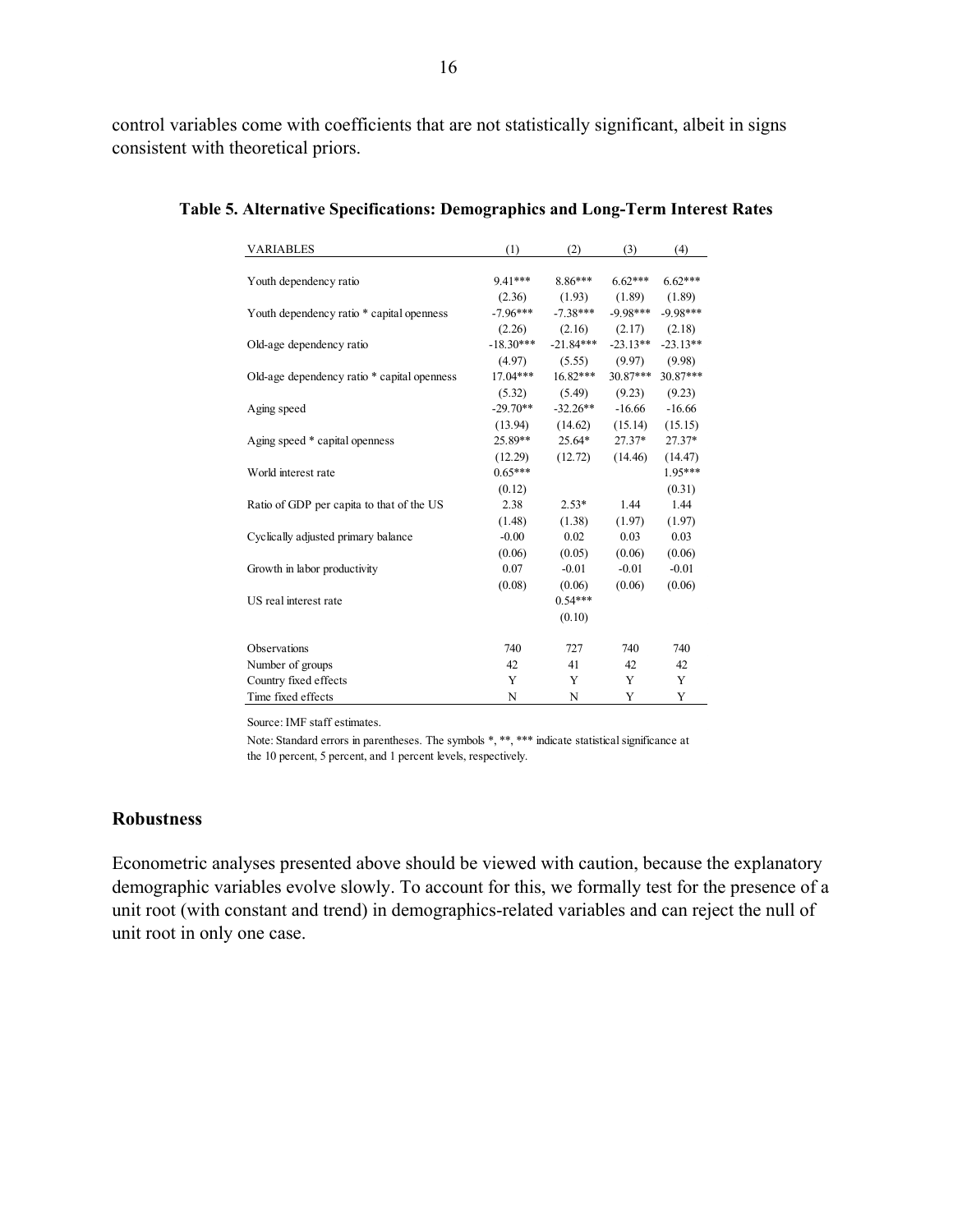| Variable                | Deterministic |               | Fisher (modified inverse chi square test) | Im, Pesaran,<br>Shin (t-value) | <b>Result</b> |
|-------------------------|---------------|---------------|-------------------------------------------|--------------------------------|---------------|
|                         |               | Dickey Fuller | Phillips Perron                           |                                |               |
| Real interest rate      | Constant      | 3.23          | 4.77                                      | $-1.34$                        | I(0)          |
|                         |               | (0.00)        | (0.00)                                    | (0.09)                         |               |
|                         | Trend         | 12.44         | 26.46                                     | $-6.03$                        | I(0)          |
|                         |               | (0.00)        | (0.00)                                    | (0.00)                         |               |
| <b>Youth dependency</b> | Constant      | 15.27         | 64.74                                     | 4.32                           | I(0)          |
|                         |               | (0.00)        | (0.00)                                    | (0.00)                         |               |
|                         | Trend         | 8.25          | 10.00                                     | 0.26                           | Inconclusive  |
|                         |               | (0.00)        | (0.00)                                    | (0.60)                         |               |
| Old dependency          | Constant      | 5.90          | $-4.54$                                   | 4.32                           | I(1)          |
|                         |               | (0.00)        | (1.00)                                    | (1.00)                         |               |
|                         | Trend         | 11.56         | $-2.30$                                   | 0.01                           | I(1)          |
|                         |               | (0.00)        | (0.99)                                    | (0.50)                         |               |
| <b>Aging speed</b>      | Constant      | 16.58         | $-2.99$                                   | $-1.87$                        | I(1)          |
|                         |               | (0.00)        | (0.99)                                    | (0.03)                         |               |
|                         | Trend         | 6.58          | $-1.04$                                   | 1.11                           | I(1)          |
|                         |               | (0.00)        | (0.85)                                    | (0.87)                         |               |
| World interest rate     | Constant      | $-6.00$       | $-5.95$                                   | 10.61                          | I(1)          |
|                         |               | (1.00)        | (1.00)                                    | (1.00)                         |               |
|                         | Trend         | $-2.66$       | $-2.46$                                   | 0.92                           | I(1)          |
|                         |               | (0.99)        | (0.99)                                    | $-0.82$                        |               |
| <b>Residuals</b>        |               | 17.80         | 14.82                                     | $-7.14$                        | I(0)          |
|                         |               | (0.00)        | (0.00)                                    | (0.00)                         |               |

#### **Table 6. Panel Unit Root Tests**

**Null: Non-stationarity (of order 1)**

Source: IMF staff calculations. Figures in parenthesis are p-values for the test under the null hypothesis of nonstationarity. One lagged difference included.

When the explanatory variables have unit roots, there is a risk of a spurious regression problem resulting in incorrect statistical inferences. To evaluate the potential importance of this problem, the residuals from the baseline equation are tested for the presence of a unit root. If the null hypothesis of a unit root in the residuals cannot be rejected, then the underlying regression model maybe mis-specified. Table 6 reports test statistics for the residuals based on the Fisher test as well as the Im, Pesaran and Shin test, which reject the null hypothesis of unit root.

Finally, given the low-frequency variation in demographic variables, annual real interest rates may introduce substantial noise to any relationship with a demographic structure. Therefore, three and five-year returns for non-overlapping periods are constructed (as in Poterba (2001)). Such multi-period returns are expected to emphasize the low-frequency variation in interest rates. The results (table 7) from these non-overlapping panels are similar to the baseline specification.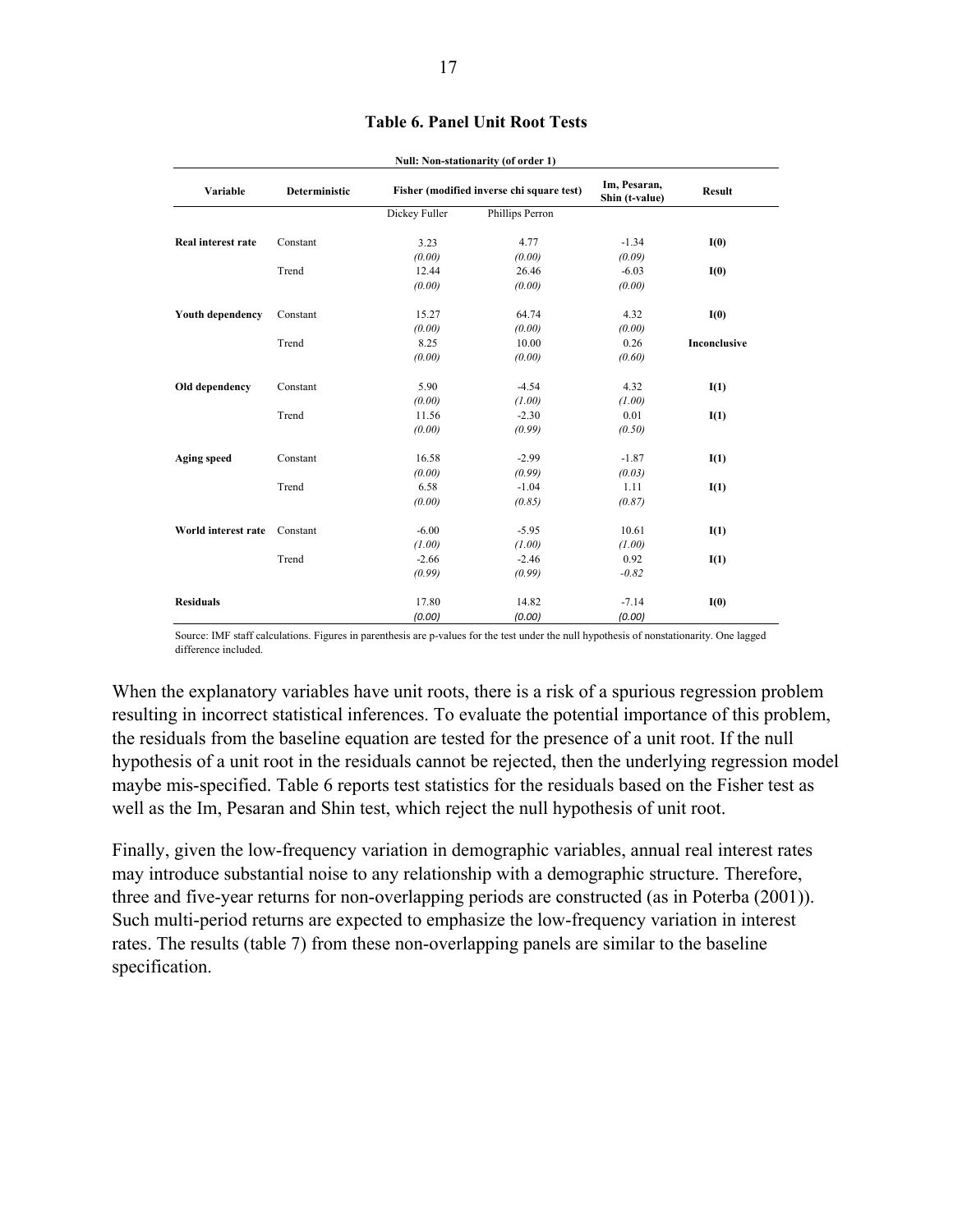| Variables                                   |             | Annual model 3-year averages 5-year averages |            |
|---------------------------------------------|-------------|----------------------------------------------|------------|
|                                             |             |                                              |            |
| Youth dependency ratio                      | $9.41***$   | $10.17**$                                    | $8.08**$   |
|                                             | (2.36)      | (3.53)                                       | (2.15)     |
| Youth dependency ratio * capital openness   | $-7.96***$  | $-8.42***$                                   | $-6.13***$ |
|                                             | (2.26)      | (1.88)                                       | (1.39)     |
| Old-age dependency ratio                    | $-18.30***$ | $-21.45***$                                  | $-13.69*$  |
|                                             | (4.97)      | (5.77)                                       | (6.00)     |
| Old-age dependency ratio * capital openness | 17.04***    | $20.25***$                                   | 15.38**    |
|                                             | (5.32)      | (3.56)                                       | (4.28)     |
| Aging speed                                 | $-29.70**$  | $-23.02$                                     | $-32.42$   |
|                                             | (13.94)     | (16.62)                                      | (17.82)    |
| Aging speed * capital openness              | 25.89**     | 18.11                                        | 24.68      |
|                                             | (12.29)     | (14.65)                                      | (12.49)    |
| World interest rate                         | $0.65***$   | $0.64***$                                    | 0.49       |
|                                             | (0.12)      | (0.19)                                       | (0.29)     |
| Ratio of GDP per capita to that of the US   | 2.38        | 2.01                                         | 1.74       |
|                                             | (1.48)      | (1.14)                                       | (2.00)     |
| Cyclically adjusted primary balance         | $-0.00$     | $-0.05$                                      | 0.06       |
|                                             | (0.06)      | (0.08)                                       | (0.08)     |
| Growth in labor productivity                | 0.07        | $-0.00$                                      | $-0.09$    |
|                                             | (0.08)      | (0.15)                                       | (0.11)     |
|                                             |             |                                              |            |
| Observations                                | 740         | 271                                          | 166        |
| Number of groups                            | 42          | 41                                           | 41         |

#### **Table 7. Long Horizon Evidence on Demographic Structure and Real Rates**

Source: IMF staff estimates.

Note: Standard errors in parentheses. The symbols \*, \*\*, \*\*\* indicate statistical significance at the 10 percent, 5 percent, and 1 percent levels, respectively.

## **Demographics and Interest Rates in Asia**

Next, we look at the expected evolution of real interest rates in Asian countries based on demographic projections from UN population division (2015). Our results indicate that the interest rates in Japan, Hong Kong SAR, New Zealand, and Singapore with full capital mobility are decoupled from their domestic demographic trends.

Among countries that are not perfectly open, the relative importance of different channels is based on the demographic profile of a country. The old-age dependency effect is more important for mature economies, while the youth dependency effect dominates for economies that are relatively young. Increasing old-age dependency is expected to decrease interest rates, with the effect most prominent for demographically-mature countries such as China, Korea, and Thailand. Declining youth dependency, especially in relatively young countries such as India, Indonesia, and the Philippines whose fertility rates are projected to decline, is expected to decrease interest rates (Figure 8).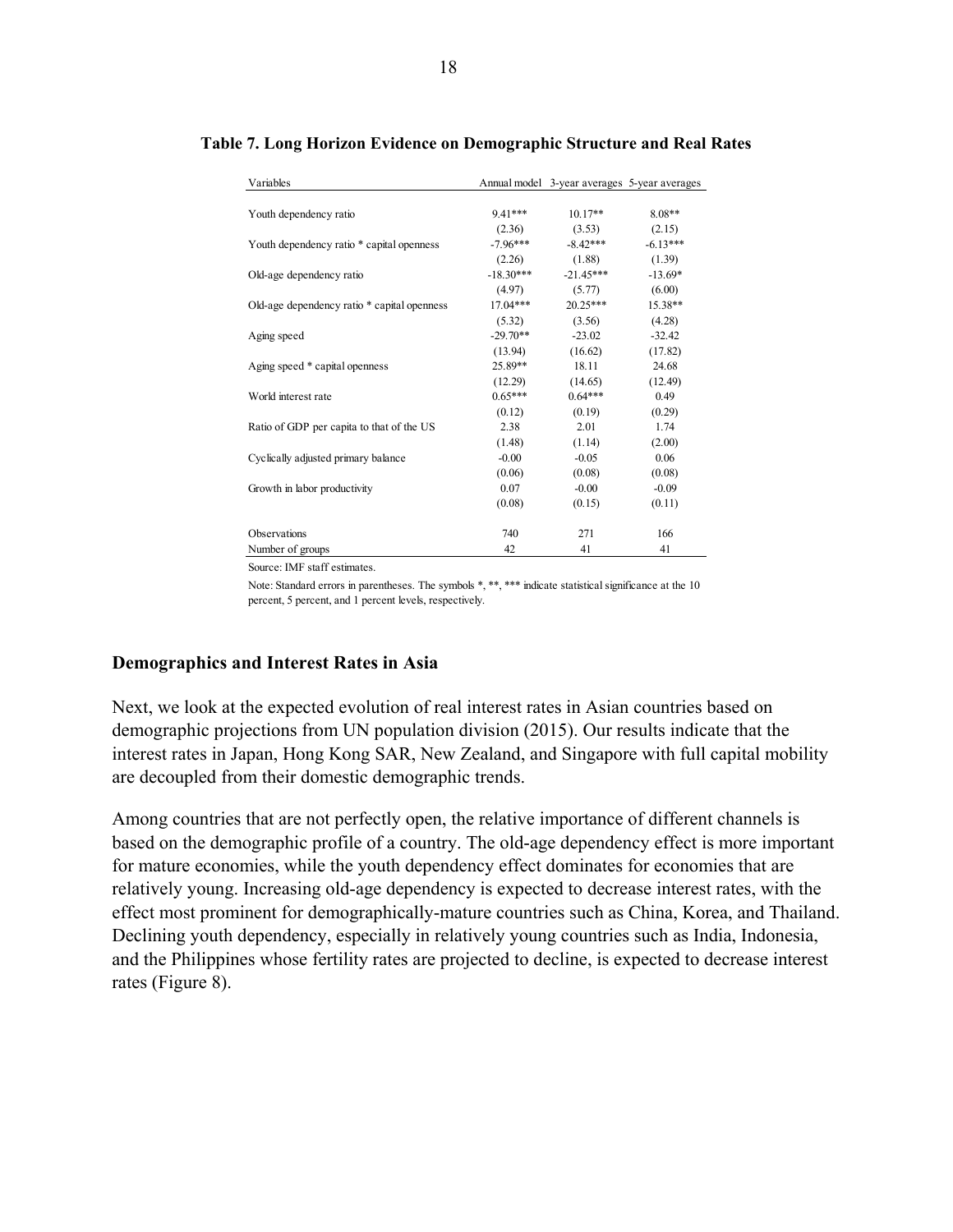

**Figure 8. Selected Asia: Impact of Demographics on 10-Year Real Interest Rates**

*(Percentage points; cumulative change between 2020 and 2030)*

Finally, a slower pace of aging can be expected to push up interest rates. Between 2020-30, interest rates are expected to increase most markedly in China and Australia as the aging speeds in these countries fall. Given that these economies are already relatively aged, their aging speeds slow and result in a fall in savings and, consequently, an increase in interest rates. On the other hand, aging speed is projected to increase in currently young countries such as India and Malaysia, driving down their interest rates.

Overall, the results suggest that demographic trends could put downward pressure on interest rates by about 1 to 2 percentage points in the next decade, all else being equal (Figure 8).<sup>8</sup> The impact depends on three factors: the degree of openness, the state of aging, and the speed of aging. For countries that are fully open, demographic factors do not have a direct effect on domestic long-term interest rates. For post-dividend countries (Korea and Thailand), rising oldage dependency is expected to depress interest rates. For early-dividend countries (India and the Philippines), falling youth dependency is projected to reduce interest rates. Finally, as the speed of aging slows in some cases, the aging speed effect will attenuate the decline in interest rates.

1

<sup>&</sup>lt;sup>8</sup> Rachel and Smith (2015) find that demographic factors along with public investment and a global savings glut can explain about 2 percentage points (out of 4.5 percentage points) of the decline in global neutral rates between 1980 and 2015.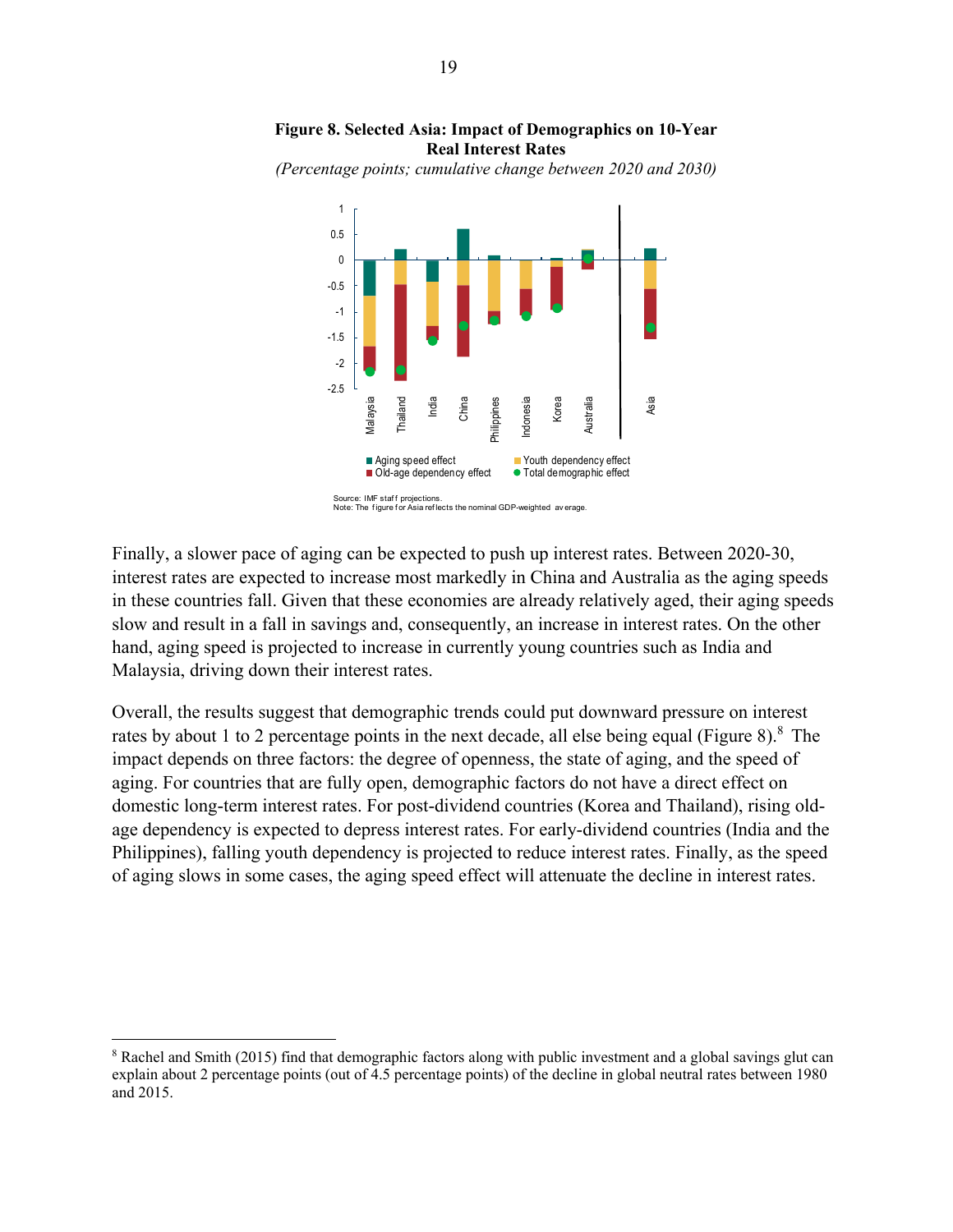#### **IV. CONCLUSIONS**

The Great Recession, accompanied by slow growth, lackluster investment and high unemployment, has rekindled interest in the notion of secular stagnation. One core problem of secular stagnation is that the natural rate of interest falls too low. Relatedly, nominal and real interest rates across major advanced economies have indeed been on a secular decline for the past few decades. This trend was further accentuated by accommodative monetary policy following the GFC. As global recovery is underway, monetary policies in major advanced economies will likely normalize. However, the observed decline in world real interest rates started decades before the GFC, pointing to the importance of other structural factors.

The literature on secular stagnation has put forward several hypotheses to explain the observed decline in interest rates. An important structural factor has been adverse demographic trends, which have been examined in this paper. Our results indicate that demographic trends are likely to continue to put downward pressure on interest rates in the coming decades. Adverse demographic trends, by reducing long-term interest rates, have an impact on both the conduct and transmission of the monetary policy as well as on financial stability. For the former, the ability of a central bank to successfully attain its objective of price stability and keep output at its potential becomes more limited in an environment of low and declining natural rates of interest. This effectively squeezes their monetary policy space. The latter issue of financial stability is also closely related to a low interest rate environment which could result in elevated valuations, asset price bubbles, higher risk-taking, and a search for yield.

However, the impact of demographic variables is not wholly channeled domestically in open economies. As one moves to an economy with an open capital account, the savings-investment balance, and hence interest rates, are at least partly determined by global savings and investment. We find that the impact of domestic demographic factors on interest rates tend to diminish as a country becomes more open. In our analysis, the impact of demographic variables—youth dependency, old-age dependency, and aging speed—all become zero as an economy becomes perfectly open in its capital account. Hence, interest rates in Japan, Hong Kong SAR, New Zealand, and Singapore with full capital mobility are decoupled from their domestic demographic trends. Among countries that are not perfectly open, the old-age dependency effect is important for mature economies while the youth dependency effect dominates for economies that are relatively young. Overall, our results suggest that demographic trends in Asian economies can put downward pressure on interest rates by about 1-2 percentage points in the next decade, all else equal.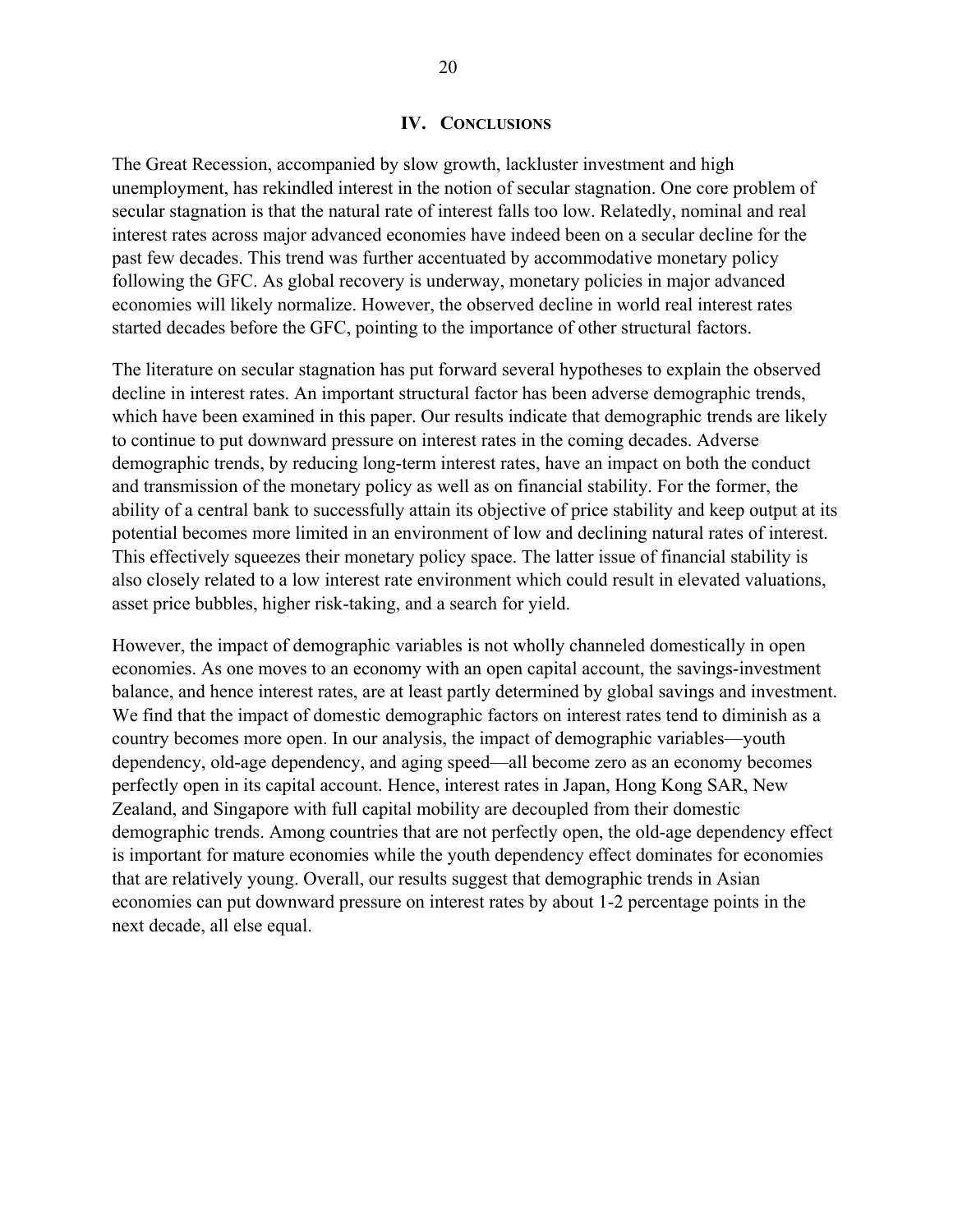**Annex I. Table 1. F Tests: Demographics and Interaction Variables** 

F tests

(1) youth dependency ratio + youth dependency ratio  $*$  capital openness index = 0

 $F(1, 28) = 1.00$  $Prob > F = 0.3257$ 

(2) old dependency ratio + old dependency ratio  $*$  capital openness index = 0

 $F(1, 28) = 0.18$  $Prob > F = 0.6747$ 

(3) aging speed + aging speed  $*$  capital openness index = 0

 $F(1, 28) = 2.05$  $Prob > F = 0.1630$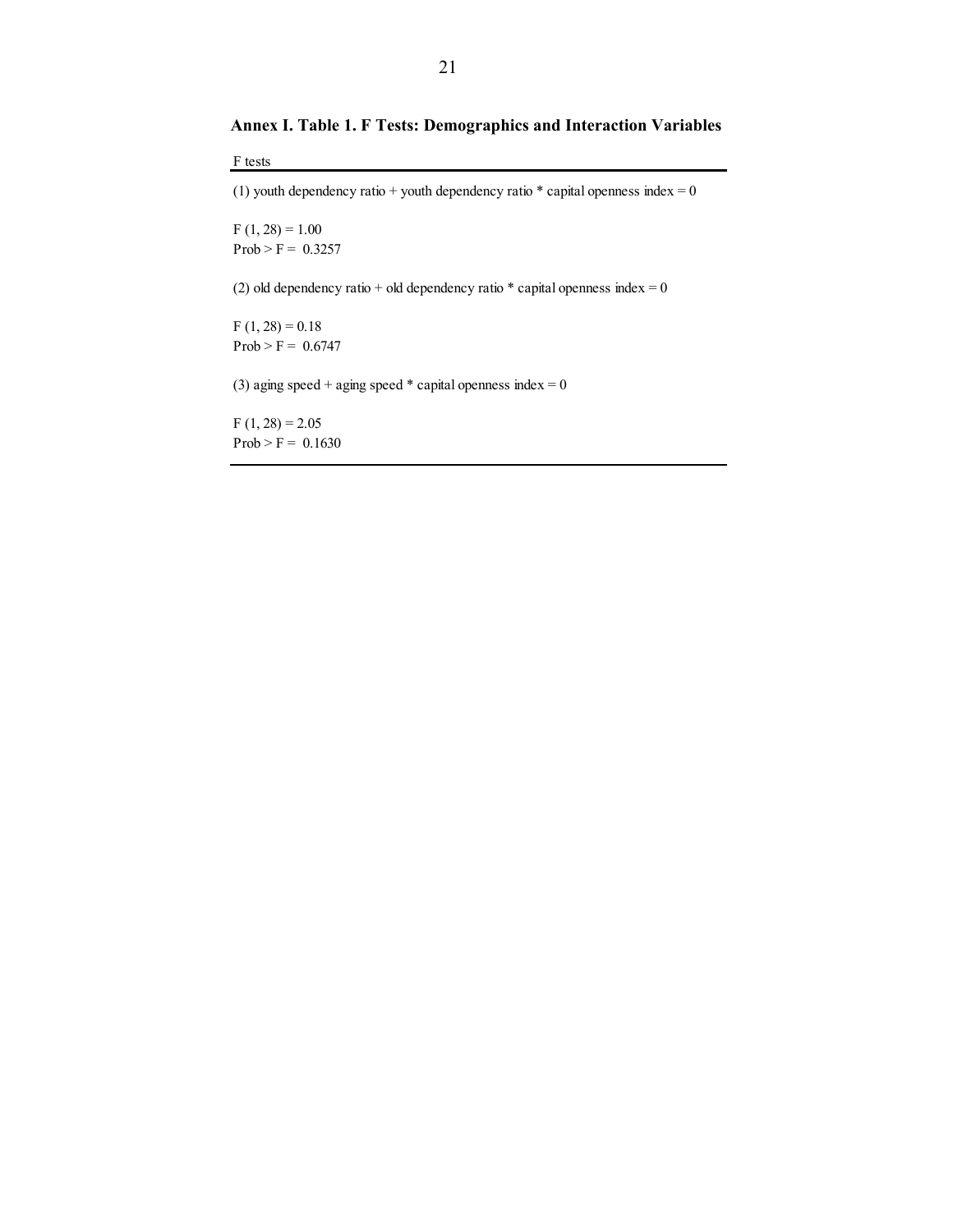## **References**

Abel A.B. 2001. "Will Bequests Attenuate the Predicted Meltdown in Stock Prices When Baby Boomers Retire?", *Review of Economics and Statistics*, 83(4), pp 589–595.

Aksoy, Y., Basso, H., Smith, R., and T. Grasl. 2016. "Demographic structure and macroeconomic trends." CEFifo Working Paper No. 5872.

Brooks. R. 2000. "What Will Happen To Financial Markets When the Baby Boomers Retire". Computing in Economics and Finance 2000 92, Society for Computational Economics.

Brooks. R. 2003. "Population Aging and Global Capital Flows in a Parallel Universe". *IMF Staff Papers*, 50(2), pp 200–221.

Carroll, C. D., and A. A. Samwick. 1997. "The Nature of Precautionary Wealth." *Journal of Monetary Economics*, 40(1), pp. 41-71.

Carvalho, C., Ferrero, A., and Nechio, F. 2016. "Demographics and real interest rates: Inspecting the mechanism." *European Economic Review*, 88:208-226.

Eggertsson, G. and N. Mehrotra. 2014. "A model of secular stagnation." NBER Working Paper No.20547.

Favero, C. and V. Galasso. 2016. "Demographics and the secular stagnation hypothesis in Europe." In: After the crisis: Reform, recovery, and growth in Europe.

Ferrero, G., M. Gross, and S. Neri. 2017, "On Secular Stagnation and Low Interest Rates: Demography Matters," ECB Working Paper No. 2088.

Gagnon, E., Johannsen, B., and D. Lopez-Salido. 2016. "Understanding the new normal: The role of demographics." FEDS Working Paper No. 2016-080.

Gordon, R. 2016. "The rise and fall of American growth: The U.S. standard of living since the Civil War." Princeton University Press.

Higgins, M. 1998. "Demography, National Savings, and International Capital Flows." *International Economic Review* 39(2): 343–69.

Holston, K., Laubach, T., and J.Williams. 2017. "Measuring the natural rate of interest: International trends and determinants." *Journal of International Economics*.

International Monetary Fund. 2004. "How will Demographic Change Affect the Global Economy." World Economic Outlook, Ch. 3.

International Monetary Fund. 2014. "Perspectives on global real interest rates." World Economic Outlook, Ch. 3.